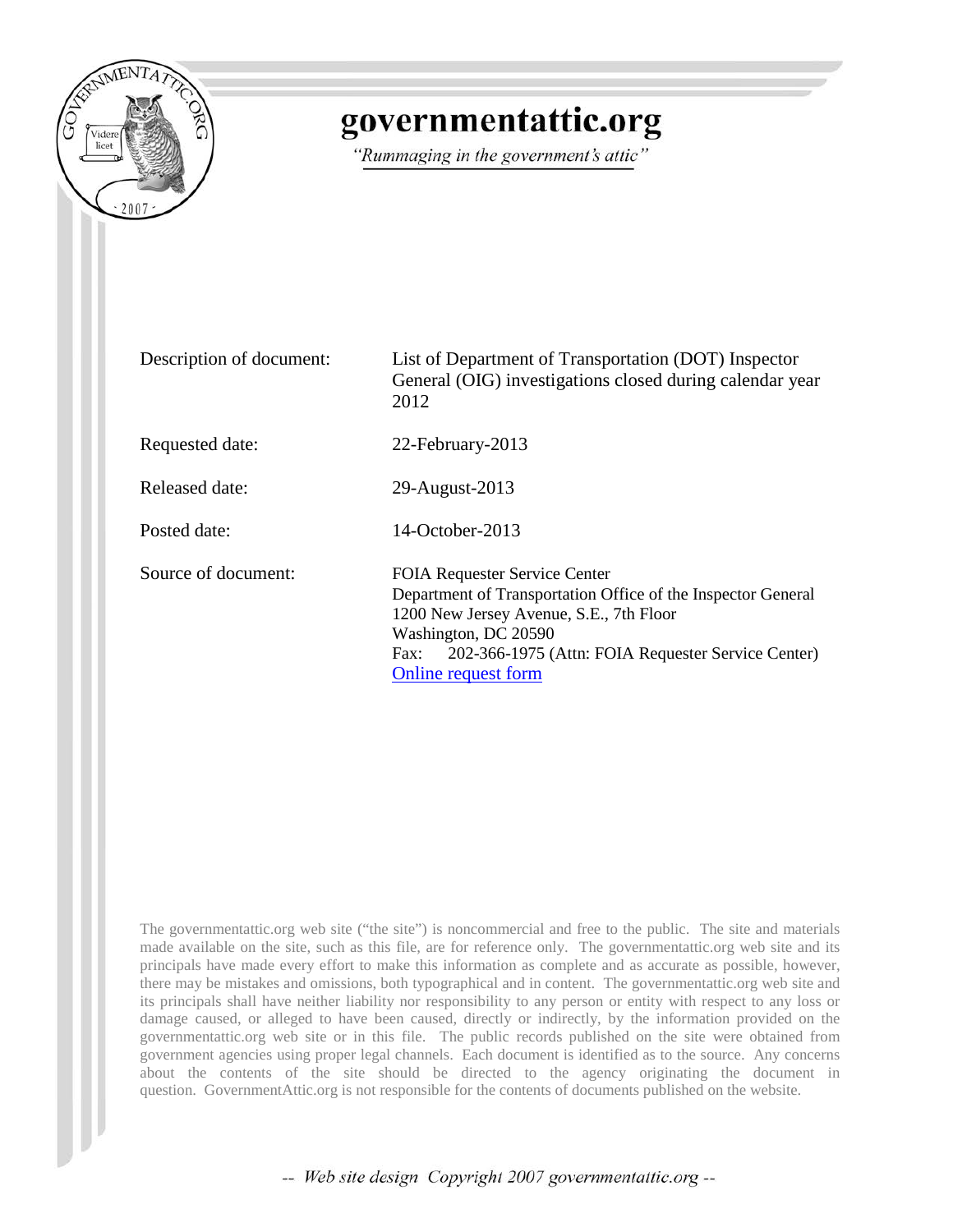

Office of Inspector General Washington, D.C. 20590

August 29, 2013

RE: FOIA No: FI-2013-0051

This letter is in response to your Freedom of Information Act (FOIA) request received February 22, 2013, sent to the U.S. Department of Transportation (DOT), Office of the Inspector General (OIG). You requested a printout/list/digital file of the OIG investigations closed during calendar year 2012.

Enclosed you will find 10 pages responsive to your request. Please note that some information was redacted or withheld pursuant to exemptions provided by the Freedom of Information Act (5 U.S.C. § 552(b)(6) and (7)(C)).<sup>1</sup> The redactions and the exemptions they are based on are clearly marked.

We consider this matter closed. The FOIA gives you the right to appeal adverse determinations to the appeal official for the agency. The appeal official for the OIG is the Assistant Inspector General, Brian A. Dettelbach. Any appeal must be submitted within 30 days after you receive this letter.

Any appeal should contain all facts and arguments that you propose warrant a more favorable determination. Please reference the file number above in any correspondence. Appeals to Mr. Dettelbach should be prominently marked as a "FOIA Appeal" addressed to: U.S. Department of Transportation, Office of Inspector General, 7<sup>th</sup> Floor West (J3), 1200 New Jersey Avenue, SE, Washington, DC 20590.

For your information, Congress excluded three discrete categories of law enforcement and national security records from the requirements of the FOIA. *See* 5 U.S.C. 552(c) (2006 & Supp. IV 2010). This response is limited to those records that are subject to the requirements of the FOIA. This is a standard notification that is given to all our requesters and should not be taken as an indication that excluded records do, or do not, exist.

<sup>&</sup>lt;sup>1</sup> Exemption 6 protects names and any data identifying individuals if public disclosure would be a clearly unwarranted invasion of privacy.

Exemption 7(C) protects personal information in law enforcement records. It prevents the disclosure of law enforcement information which could reasonably be expected to constitute an unwarranted invasion of personal privacy.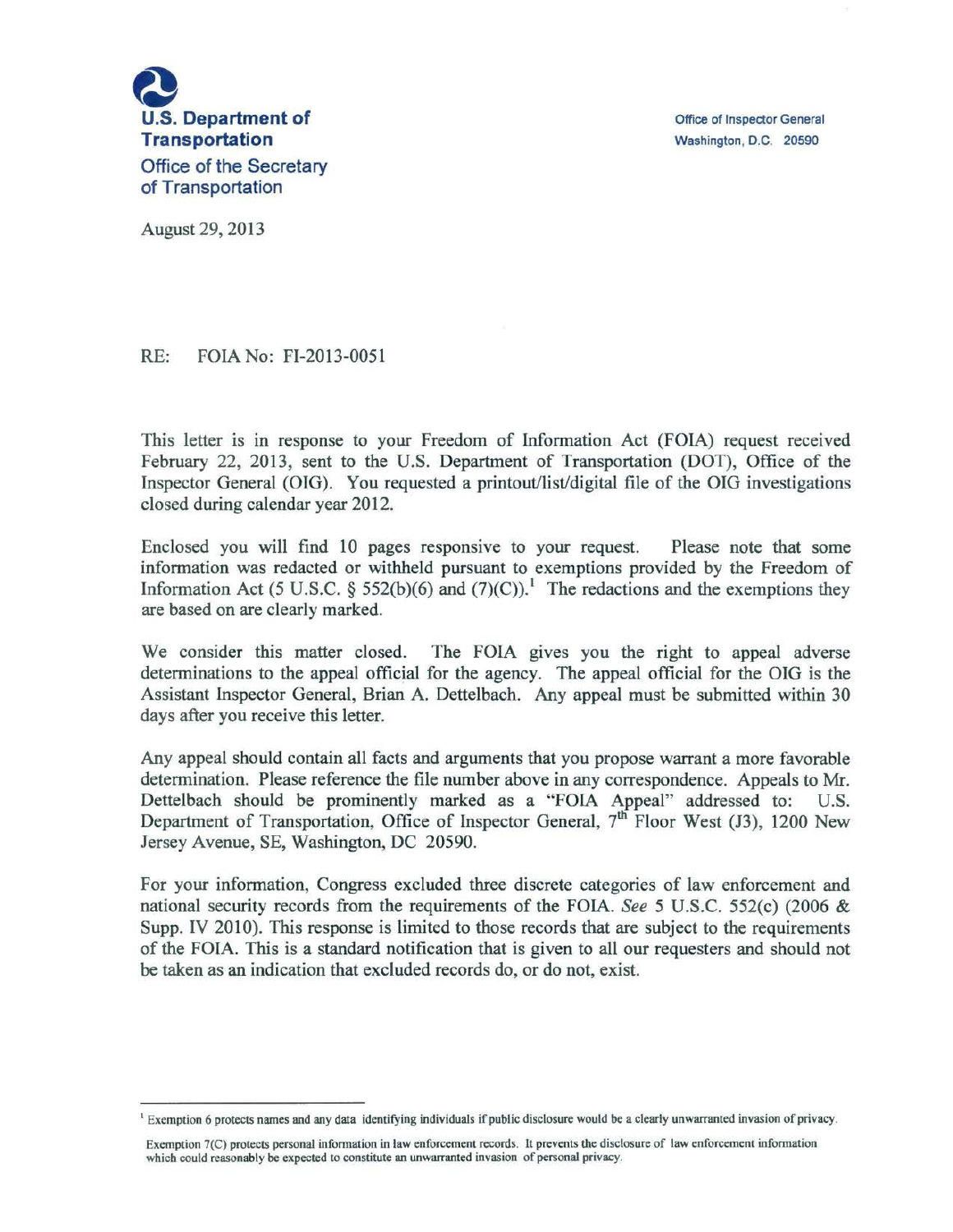If you have any questions regarding your request, please contact me at Barbara.Hines@oig.dot.gov or (202) 366-1406 and/or contact Angel Simmons at angel.simmons@oig.dot.gov or (202) 366-6131. You may also contact our FOIA Public Liaison, Dave Wonnenberg, at either (202) 366-1544 or david.wonnenberg@oig.dot.gov to discuss any aspect of your request. Any written correspondence should reference the above FOIA number.

Sincerely,

Barbara A. Hines OIG FOIA/Privacy Act Attorney

Enclosure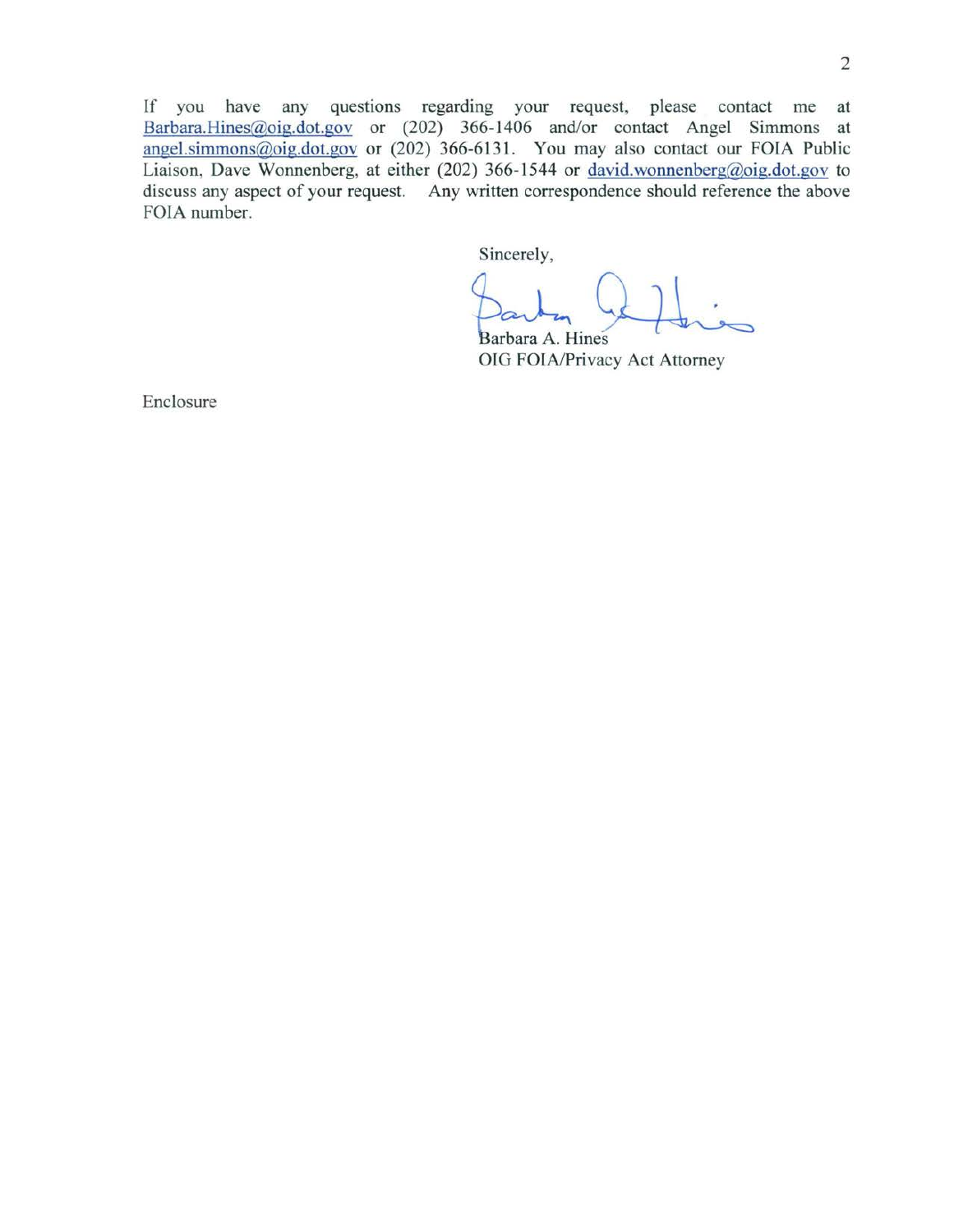| Case #                                           | <b>Case Title</b>                                                                                                                  | <b>Case Type</b>                                 | Approval<br>Date | <b>Target Last</b><br><b>Name/Business</b>                                        | <b>DOT Element Pending</b>                                      | Approval         | <b>TIGR Case</b><br>Number | Primary<br>Agent | Case<br><b>Status</b> | Date<br>Closed                          | Lockout Qui Total<br>Case | Tam Hours   | Charged |
|--------------------------------------------------|------------------------------------------------------------------------------------------------------------------------------------|--------------------------------------------------|------------------|-----------------------------------------------------------------------------------|-----------------------------------------------------------------|------------------|----------------------------|------------------|-----------------------|-----------------------------------------|---------------------------|-------------|---------|
| <b>I12Z001ICMS</b>                               | <b>TEST-Other</b>                                                                                                                  | Investigation 06/03/2012 TEST                    |                  |                                                                                   | Federal<br>Railroad<br>Administration                           | <b>MOA</b><br>TD |                            |                  | <b>OPEN</b>           |                                         |                           | $\Omega$    |         |
| I08E0000070300 30 <sub>1</sub> (6), (b)(7)08     |                                                                                                                                    | Investigation 03/20/2008b)(6), (b)(7)d           |                  |                                                                                   | Maritime<br>Administration                                      |                  | 073HA173001                |                  |                       | CLOSED 07/26/2012                       |                           | 445.5       |         |
| 108Z0000050300 31-(6), (b)(                      | Construction-08                                                                                                                    | Investigation 03/20/2008)(6), (b)(7              |                  | Construction                                                                      | Federal<br>Highway<br>Administration                            |                  | 083HA063000                |                  |                       | CLOSED 07/16/2011                       |                           | 468         |         |
| I07H0000020300 13 (b)(6), (b)(7)c                | Enterprises-08                                                                                                                     |                                                  |                  | Investigation 03/20/2008(b)(6), (b)(7)c<br>Enterprises                            | Maritime<br>Administration                                      | <b>MOA</b>       | 073HA063001                |                  |                       | CLOSED 07/19/2012                       |                           | 631.5       |         |
|                                                  | 106C0000060300 0-1)(6), (b)(7Materials,<br>$Inc.-08$                                                                               | Investigation 03/20/2008)(6), (b)(7)             |                  | Materials, Inc.                                                                   | Federal<br>Highway<br>Administration                            |                  | 063R0053001                |                  |                       | CLOSED 11/05/2012                       |                           | 243.5       |         |
|                                                  | 108E000039SINV Conduct of (b)(6), (b)(7)c<br>$(b)(6)$ , $(b)(7)c$                                                                  | Investigation 03/25/2008b)(6), (b)(7)            |                  |                                                                                   | <b>Federal Motor</b><br><b>Carrier Safety</b><br>Administration |                  | 083R0043001                |                  |                       | CLOSED 06/07/2012                       |                           | 17.75       |         |
|                                                  | I06E000048SINV_Conduct of (b)(6), (b)(7)c_Investigation 03/26/2008 b)(6), (b)(7)d<br>$b)$ (6), (b)(7)                              |                                                  |                  |                                                                                   | Office of the<br>Secretary of<br>Transportation                 |                  | 06HR009H00                 |                  |                       | CLOSED 06/07/2012                       |                           | 165         |         |
| I08C0000080300 31(6), (b)(08                     |                                                                                                                                    | Investigation 03/20/2008)(6), (b)(7)             |                  |                                                                                   | Office of the<br>Secretary of<br>Transportation                 |                  | 083HA033001                |                  |                       | CLOSED 08/06/2012                       |                           | 149.5       |         |
| 108C0000040400 15 <sub>1</sub> (6), (b)(7 nd     | Company-08                                                                                                                         |                                                  |                  | Investigation 03/19/2008)(6), (b)(7and<br>Company                                 | Federal<br>Highway<br>Administration                            |                  | 08IHA004001                |                  |                       | CLOSED 08/16/2012                       |                           | 1107        |         |
| I08M0002900600                                   | $(b)(6)$ , $(b)(7)c$<br><b>DELIVERY SERVICE</b><br>LLC-Log Books                                                                   | Investigation 04/30/2008                         |                  | $(b)(6)$ , $(b)(7)c$<br><b>DELIVERY</b><br>SERVICE LLC                            | <b>Federal Motor</b><br><b>Carrier Safety</b><br>Administration |                  | 086HA026001                |                  |                       | CLOSED 10/31/2012                       |                           | 994.5       |         |
|                                                  | I07A0002440600 OPERATION CHARTER Investigation 04/30/2008(b)(6), (b)(7)c<br>QUEST                                                  | Investigation 04/30/2008 (6), (b)(7              |                  |                                                                                   | Federal<br>Aviation<br>Administration<br>Federal                |                  | 076R0116001<br>076R0036001 |                  |                       | CLOSED 06/18/2012<br>CLOSED 06/13/2012  |                           | 807<br>415  |         |
| I07C0002410600 <sub>(b)</sub> (6), (b)(7)d       | <b>CONSTRUCTION-</b><br>Anti-Trust, Bid<br>Rigging/Collusion                                                                       |                                                  |                  | Construction                                                                      | Highway<br>Administration                                       |                  |                            |                  |                       |                                         |                           |             |         |
|                                                  | 103M0000010200(6), (b)(Moving and<br>Storage                                                                                       |                                                  |                  | Investigation 06/02/2008 <sub>[6]</sub> , (b) Moving and Federal Motor<br>Storage | <b>Carrier Safety</b><br>Administration                         |                  | 032R0312001                |                  |                       | CLOSED 07/18/2012                       |                           | 595         |         |
| I06G0000040200 (b)(6), (b)(7)c                   | <b>ENTERPRISES</b>                                                                                                                 |                                                  |                  | Investigation 06/02/2008(b)(6), (b)(7)c<br><b>ENTERPRISES</b>                     | Federal<br>Highway<br>Administration                            |                  | 042H1852001                |                  |                       | CLOSED 10/11/2012                       |                           | 550.5       |         |
| I08A0003390200                                   | $(b)(6)$ , $(b)(7)c$                                                                                                               | Investigation 06/02/2008b)(6), (b)(7)            |                  |                                                                                   | Federal<br>Aviation<br>Administration                           |                  | 082HA042001                | (b)(6), (b)(7)c  |                       | CLOSED 07/19/2012 (b)(6), (b)(7)c 450.5 |                           |             |         |
|                                                  | I08E0003350200 NY ARTCC Nuisance<br><b>Telephone Calls</b>                                                                         | Investigation 06/04/2008                         |                  | $(b)(6)$ , $(b)(7)c$                                                              | Federal<br>Aviation<br>Administration                           |                  | 082HA152000                |                  |                       | CLOSED 07/18/2012                       |                           | 711         |         |
| I06C0000160200 b)(6), (b)(7)                     | MAINTENANCE, INC.                                                                                                                  | Investigation 06/02/2008)(6), (b)(7)             |                  | MAINTENANCE,<br><b>INC</b>                                                        | Federal<br>Highway<br>Administration                            |                  | 062R0072001                |                  |                       | CLOSED 07/19/2012                       |                           | 586         |         |
| I99G0000010200                                   | $(b)(6)$ , $(b)(7)c$                                                                                                               | Investigation 06/02/2008                         |                  | $(b)(6)$ , $(b)(7)c$                                                              | Federal<br>Highway<br>Administration                            |                  | 992R0302001                |                  |                       | CLOSED 09/05/2012                       |                           | 19          |         |
| I06Z0000030200 (b)(6), (b)(7)c<br>I08G0002660200 |                                                                                                                                    | Investigation 06/02/2008 <sub>)</sub> (6), (b)(7 |                  | Investigation 06/02/2008 (b)(6), (b)(7)c                                          | Federal<br>Aviation<br>Administration<br>Federal                |                  | 062HA092001<br>082R0022001 |                  |                       | CLOSED 07/19/2012<br>CLOSED 06/07/2012  |                           | 22<br>896.5 |         |
| I06C0000190200 (b)(6), (b)(7)c                   | $(b)(6)$ , $(b)(7)c$                                                                                                               | Investigation 06/02/2008                         |                  |                                                                                   | Transit<br>Administration<br>Federal                            |                  | 062R0112001                |                  | <b>CLOSED</b>         |                                         |                           | 296.5       |         |
| I04C0000120200                                   | CONSTRUCTION<br><b>COMPANY</b><br>$(b)(6)$ , $(b)(7)c$                                                                             |                                                  |                  | $(b)(6)$ , $(b)(7)c$<br>Investigation 06/02/2008 (b)(6), (b)(7)c                  | Transit<br>Administration<br>Federal                            |                  | 04IH0122001                |                  |                       | CLOSED 07/19/2012                       |                           | 3           |         |
| I05A0002720200                                   | Concepts, Inc.<br>$(b)(6)$ , $(b)(7)c$                                                                                             |                                                  |                  | Concepts Inc.<br>Investigation 06/02/2008 (b)(6), (b)(7)c                         | Aviation<br>Administration<br>Federal                           |                  | 052HA092001                |                  |                       | CLOSED 06/04/2012                       |                           |             | 4275.25 |
|                                                  | <b>MANAGEMENT</b><br>107A0002530903 18 (b)(6), (b)(7)cMedical Investigation 06/11/2008 (b)(6), (b)(7)c                             |                                                  |                  | Management                                                                        | Aviation<br>Administration<br>Federal                           |                  | 079HA389001                |                  |                       | CLOSED 06/13/2012                       |                           | 33.5        |         |
| 103M0000030900 35;), (b Economic                 | Cert. Fraud-08                                                                                                                     | Investigation 06/11/20086), (b)                  |                  |                                                                                   | Aviation<br>Administration<br><b>Federal Motor</b>              |                  | 039P0059002                |                  |                       | CLOSED 09/07/2012                       |                           | 129         |         |
|                                                  | Fraud-08<br>I07A0002520903 18b)(6), (b)(7)+Medical                                                                                 | Investigation 06/11/2008 $ b)(6)$ , $(b)(7)c$    |                  |                                                                                   | <b>Carrier Safety</b><br>Administration<br>Federal              |                  | 079HA319001                |                  |                       | CLOSED 06/13/2012                       |                           | 15          |         |
| $104G0000020903261)(6)$ , (b)(7)                 | Cert. Fraud-08                                                                                                                     | Investigation 06/11/2008)(6), (b)(7)             |                  |                                                                                   | Aviation<br>Administration<br>Federal                           |                  | 040H2060001                |                  |                       | CLOSED 11/15/2012                       |                           | 676         |         |
|                                                  | INDUSTRIES-False<br>Statements/Certifications<br>/Claims-08<br>I08C0003220903 39-PORT OF SEATTLE- Investigation 06/11/2008 PORT OF |                                                  |                  | <b>INDUSTRIES</b>                                                                 | Highway<br>Administration<br>Federal                            |                  |                            |                  |                       |                                         |                           | 835         |         |
|                                                  | <b>Public Corruption</b>                                                                                                           |                                                  |                  | <b>SEATTLE</b>                                                                    | Aviation<br>Administration                                      |                  | 089HA179001                |                  |                       | CLOSED 07/09/2012                       |                           |             |         |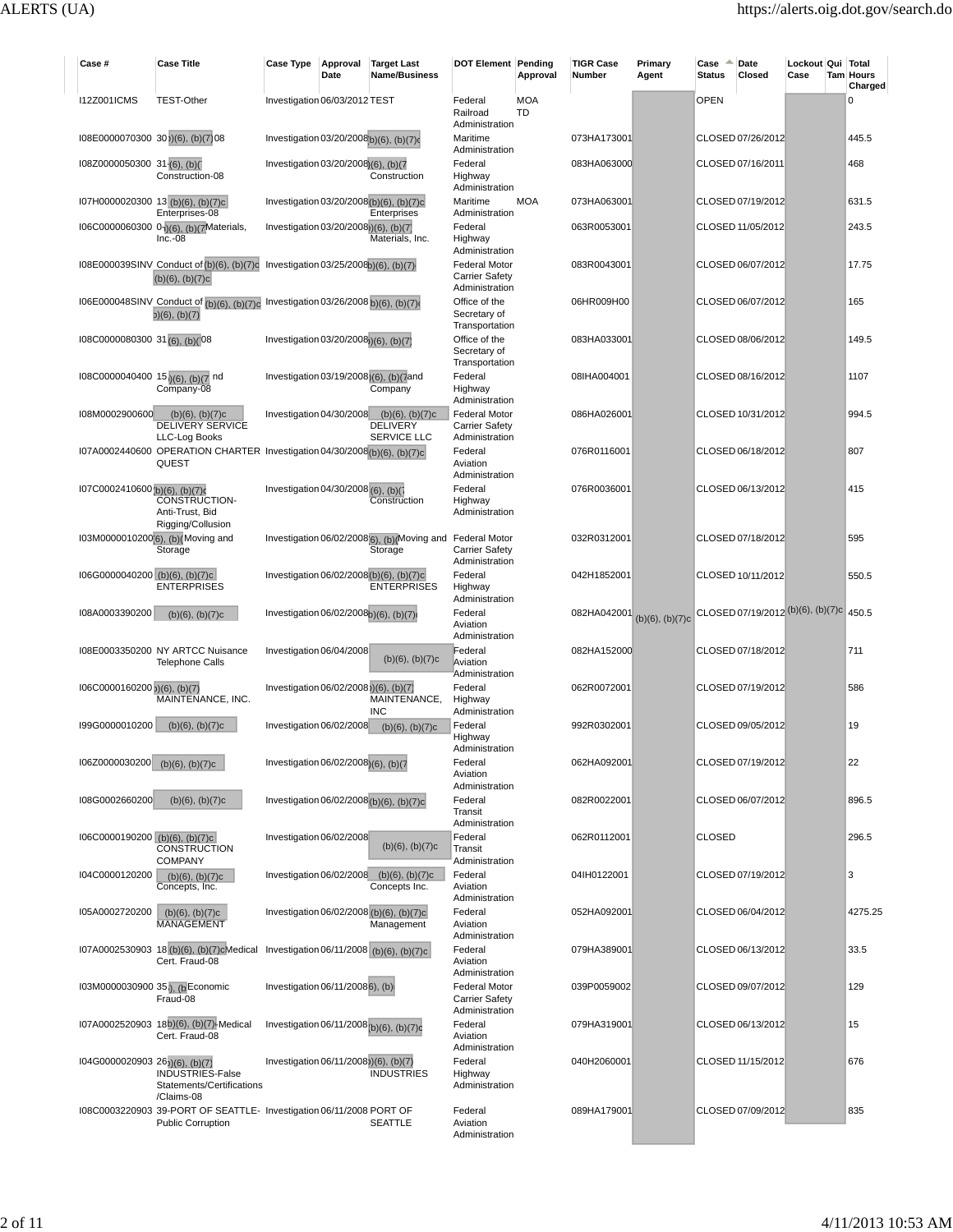| Case #                                    | <b>Case Title</b>                                                                                                                               | <b>Case Type</b>                                     | Approval<br>Date | <b>Target Last</b><br>Name/Business                                                  | <b>DOT Element Pending</b>                                                    | Approval | <b>TIGR Case</b><br>Number | Primary<br>Agent     | Case<br>Status | Date<br>Closed    | Lockout Qui Total<br>Case | <b>Tam Hours</b><br>Charged |
|-------------------------------------------|-------------------------------------------------------------------------------------------------------------------------------------------------|------------------------------------------------------|------------------|--------------------------------------------------------------------------------------|-------------------------------------------------------------------------------|----------|----------------------------|----------------------|----------------|-------------------|---------------------------|-----------------------------|
|                                           | 108A0003490903 13-b)(6), (b)(7) Certificate Investigation 06/11/2008 (b)(6), (b)(7)c<br>Fraud-08                                                |                                                      |                  |                                                                                      | Federal<br>Aviation<br>Administration                                         |          | 089HA209000                |                      |                | CLOSED 06/13/2012 |                           | 222                         |
| I08E0003330903 17                         | $(b)(6)$ , $(b)(7)c$<br>Theft-08                                                                                                                | Investigation $06/11/20081)(6)$ , (b)(7)             |                  |                                                                                      | Federal<br>Aviation<br>Administration                                         |          | 089R0079001                |                      |                | CLOSED 08/23/2012 |                           | 2312.5                      |
| $108Z0002950903$ 14 (b)(6), (b)(7)d       | VANLINES-Household<br>Goods-08                                                                                                                  | Investigation 06/11/2008 b)(6), (b)(7)               |                  | <b>VANLINES</b>                                                                      | <b>Federal Motor</b><br><b>Carrier Safety</b><br>Administration               |          | 089HA279001                |                      | <b>CLOSED</b>  |                   |                           | 384.5                       |
|                                           | I07A0002510900 18b)(6), (b)(7) Medical<br>Cert. Fraud-08                                                                                        |                                                      |                  | Investigation 06/11/2008 (b)(6), (b)(7)c                                             | Federal<br>Aviation<br>Administration                                         | TD       | 079HA349001                |                      |                | CLOSED 07/16/2012 |                           | 691                         |
|                                           | I06C0000290900 34 <sub>1</sub> (6), (b)(7 False<br>Statements/Certifications<br>/Claims-08                                                      |                                                      |                  | Investigation 06/11/2008 (b)(6), (b)(7)c                                             | Federal<br>Highway<br>Administration                                          |          | 069R005001                 |                      |                | CLOSED 07/25/2012 |                           | 48.5                        |
| I08G0002720902 22                         | $(b)(6)$ , $(b)(7)c$<br>Joint Venture-False<br>Statements/Certifications<br>/Claims-08                                                          | Investigation 06/13/2008                             |                  | $b)$ (6), (b)(7) Joint<br>Venture                                                    | Federal<br>Transit<br>Administration                                          | TD       | 079P0039002                |                      |                | CLOSED 07/20/2012 |                           | 46.5                        |
| 108A0003540902 15(6), (b)(7Pilot          | Certificate Fraud-08                                                                                                                            | Investigation 06/13/2008(6), (b)(7                   |                  |                                                                                      | Federal<br>Aviation<br>Administration                                         |          | 089R0089001                |                      |                | CLOSED 07/20/2012 |                           | 34                          |
| I08Z0002970902 6-                         | $(b)(6)$ , $(b)(7)c$<br>INC.-NHTSA-Grey<br>Market Vehicles-08                                                                                   | Investigation 06/13/2008                             |                  | $(b)(6)$ , $(b)(7)c$<br>INC.                                                         | National<br>Highway<br><b>Traffic Safety</b><br>Administration                |          | 089R0049001                |                      |                | CLOSED 11/01/2012 |                           | 71.5                        |
|                                           | 107Z0002590902 36 (b)(6), (b)(7)c<br>TRADING,<br>LLC-NHTSA-Grey<br>Market Vehicles-08                                                           |                                                      |                  | Investigation 06/13/2008 (b)(6), (b)(7)c<br>TRADING, LLC                             | National<br>Highway<br><b>Traffic Safety</b><br>Administration                |          | 07IHB919001                |                      |                | CLOSED 11/01/2012 |                           | 381.5                       |
| 104A0000060902 22(6), (b)(7-Pilot         | Certificate Fraud-08                                                                                                                            | Investigation $06/13/2008$ <sub>1</sub> )(6), (b)(7) |                  |                                                                                      | Federal<br>Aviation<br>Administration                                         |          | 049H2059001                |                      |                | CLOSED 06/29/2012 |                           | 162.5                       |
|                                           | 107A0002550902 14-1(6), (b)(7 Plating<br>Company-S.U.P Parts-<br>Manufacturing-08                                                               |                                                      |                  | Investigation 06/13/2008)(6), (b)(7 Plating<br>Company                               | Federal<br>Aviation<br>Administration                                         |          | 079HA379001                |                      |                | CLOSED 11/14/2012 |                           | 946                         |
| I08A0003550902 34                         | $(b)(6)$ , $(b)(7)c$<br>Aviation-S.U.P. Parts-<br>Maintenance-08                                                                                |                                                      |                  | Investigation 06/13/2008 (b)(6), (b)(7)c<br>Aviation                                 | Federal<br>Aviation<br>Administration                                         |          | 089HA009001                |                      |                | CLOSED 07/20/2012 |                           | 324.5                       |
|                                           | 104H0000010902 46 [6], (b) (Enterprises-<br>Carriage by Motor<br>Vehicle/Public<br>Highway-08                                                   |                                                      |                  | Investigation 06/13/2008(6), (b) (Enterprises Pipeline and                           | Hazardous<br>Materials<br>Safety<br>Administration                            |          | 049H1839001                |                      |                | CLOSED 06/21/2012 |                           | 28                          |
|                                           |                                                                                                                                                 |                                                      |                  |                                                                                      | (PHMSA)                                                                       |          |                            | $(b)(6)$ , $(b)(7)c$ |                |                   | $(b)(6)$ , $(b)(7)c$      |                             |
|                                           | 107Z0002580902 22 (b)(6), (b)(7)c<br>COMPANY-NHTSA-Grey<br>Market Vehicles-08                                                                   |                                                      |                  | Investigation 06/13/2008 (b)(6), (b)(7)c<br><b>COMPANY</b>                           | National<br>Highway<br><b>Traffic Safety</b><br>Administration                |          | 079R0019001                |                      |                | CLOSED 11/01/2012 |                           | 534.5                       |
|                                           | 108H0002820902 17 <sub>3</sub> )(6), (b)(7)Carriage by Investigation 06/13/2008)(6), (b)(7)<br>Air-08                                           |                                                      |                  |                                                                                      | Federal<br>Aviation<br>Administration                                         |          | 089R0069001                |                      |                | CLOSED 08/29/2012 |                           | 263.5                       |
| I08H0002800902 8-                         | $(b)(6)$ , $(b)(7)c$<br>SPORTS-Carriage by<br>Motor Vehicle/Public<br>Highway-08                                                                |                                                      |                  | Investigation 06/13/2008(b)(6), (b)(7)c<br>)(6), (b)(7SPORTS                         | Pipeline and<br>Hazardous<br>Materials<br>Safety<br>Administration<br>(PHMSA) |          | 089HA299000                |                      |                | CLOSED 11/01/2012 |                           | 442                         |
| I05G0000040100                            | $(a)(6), (b)(7)$ Ready Mix<br>Concrete                                                                                                          | Investigation $06/19/2008$ (b)(7)c                   |                  |                                                                                      | Federal<br>Highway<br>Administration                                          |          | 05IHF861001                |                      |                | CLOSED 10/10/2012 |                           | 630.5                       |
|                                           | I07A0002580500 15-BOEING COMPANY- Investigation 06/26/2008 BOEING                                                                               |                                                      |                  |                                                                                      |                                                                               |          |                            |                      |                |                   |                           | 181.5                       |
|                                           | Certificate Fraud-08                                                                                                                            |                                                      |                  | <b>COMPANY</b>                                                                       | Federal<br>Aviation<br>Administration                                         |          | 075R0065001                |                      | <b>CLOSED</b>  |                   |                           |                             |
| I06G0000140500 31-                        | $(b)(6)$ , $(b)(7)c$<br><b>CEMENT</b><br>CONTRACTORS, INC.<br>-DBE/MBE/WBE<br>Fraud-08                                                          | Investigation 06/26/2008 b)(6), (b)(7)               |                  | $(b)(6)$ , $(b)(7)$ CEMENT Aviation<br>CONTRACTORS, Administration<br>INC.           | Federal                                                                       |          | 065HA255001                |                      |                | CLOSED 08/07/2012 |                           | 163.25                      |
|                                           | I08A0003630500 14 <sub>1</sub> (6), (b)(7AIRCRAFT Investigation 06/26/2008 <sub>1</sub> )(6), (b)(7)<br>COMPANY-S.U.P. Parts-<br>Maintenance-08 |                                                      |                  | <b>AIRCRAFT</b><br><b>COMPANY</b>                                                    | Federal<br>Aviation<br>Administration                                         |          | 085HA155001                |                      | <b>CLOSED</b>  |                   |                           | 1878.25                     |
| I08E0003950903 15 <sub>1</sub> (6), (b)(7 | <b>Bribery/Gratuities</b><br>(Employee Conduct)-08                                                                                              | Investigation 09/05/2008 $(6)$ , (b)(                |                  |                                                                                      | Federal<br>Aviation<br>Administration                                         |          | 089R0039001                |                      |                | CLOSED 06/19/2012 |                           | 0                           |
|                                           | I08Z0003110902 03), (b)Trucking-08                                                                                                              |                                                      |                  | Investigation 07/31/20086), (b)Trucking                                              | Pipeline and<br>Hazardous<br>Materials<br>Safety<br>Administration<br>(PHMSA) |          |                            |                      |                | CLOSED 07/24/2012 |                           | 346.5                       |
|                                           | 108G0002790500 7), (bContracting-<br>Anti-Trust, Bid<br>Rigging/Collusion-08                                                                    |                                                      |                  | Investigation 07/25/2008). (bContracting<br>Investigation 07/28/2008 (b)(6), (b)(7)c | Federal<br>Highway<br>Administration                                          |          |                            |                      |                | CLOSED 06/04/2012 |                           | 694                         |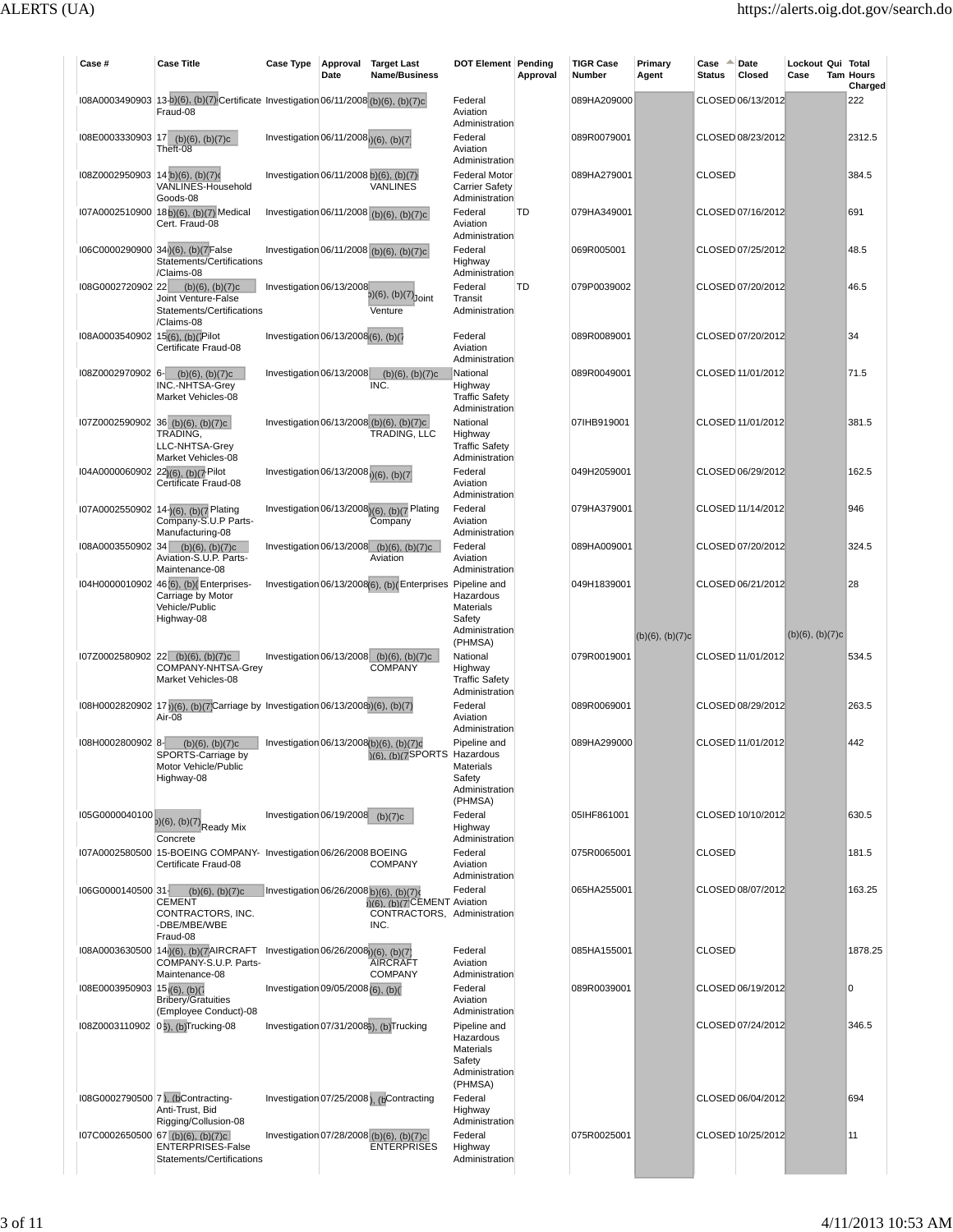| Case#                             | <b>Case Title</b>                                                                                                          | <b>Case Type</b>                                  | Approval<br>Date | <b>Target Last</b><br>Name/Business                                                                      | <b>DOT Element Pending</b>                                                                      | Approval | <b>TIGR Case</b><br>Number | Primary<br>Agent     | Case<br><b>Status</b> | Date<br>Closed    | Lockout Qui Total<br>Case | <b>Tam Hours</b><br>Charged |
|-----------------------------------|----------------------------------------------------------------------------------------------------------------------------|---------------------------------------------------|------------------|----------------------------------------------------------------------------------------------------------|-------------------------------------------------------------------------------------------------|----------|----------------------------|----------------------|-----------------------|-------------------|---------------------------|-----------------------------|
|                                   | /Claims-08<br>108A0003820902 06), (b) Airport Systems, Investigation 08/28/20086), (b) Airport<br>Inc-Certificate Fraud-08 |                                                   |                  | Systems, Inc.                                                                                            | Federal<br>Aviation<br>Administration                                                           |          | 089R0029001                |                      |                       | CLOSED 10/21/2012 |                           | 90                          |
|                                   | 108A0003930902 0-)(6), (b)(7-S.U.P Parts- Investigation 10/29/2008))(6), (b)(7)<br>Manufacturing-09                        |                                                   |                  |                                                                                                          | Federal<br>Aviation                                                                             |          |                            |                      |                       | CLOSED 11/01/2012 |                           | 648.5                       |
| I08H0002950900 0-City of Palo     | Alto-PHMSA Registration<br>Requirements,<br>Exemptions &<br>Approvals-09                                                   | Investigation 10/26/2008b)(6), (b)(7)             |                  |                                                                                                          | Administration<br>Pipeline and<br>Hazardous<br>Materials<br>Safety<br>Administration<br>(PHMSA) |          |                            |                      |                       | CLOSED 11/14/2012 |                           | 921.5                       |
|                                   | 108C0003580401 0-HORIZON LINES-<br>Anti-Trust, Bid<br>Rigging/Collusion-08                                                 |                                                   |                  | Investigation 09/11/2008 HORIZON LINES                                                                   | Maritime<br>Administration                                                                      |          |                            |                      |                       | CLOSED 11/19/2012 |                           | 310.75                      |
| 109A0000020300 39-Counterfeit     | Microprocessors-S.U.P<br>Parts-Manufacturing-09                                                                            |                                                   |                  | Investigation 10/08/2008 MVP Micro, Inc.                                                                 | Federal<br>Aviation<br>Administration                                                           | TD       |                            |                      |                       | CLOSED 09/24/2012 |                           | 172.5                       |
|                                   | I08H0002940902 136), (b)-Hazardous<br>Waste-09                                                                             | Investigation 10/16/2008(6), (b)(7                |                  |                                                                                                          | Pipeline and<br>Hazardous<br>Materials<br>Safety<br>Administration<br>(PHMSA)                   |          | 089HA069001                |                      |                       | CLOSED 10/12/2012 |                           | 152.5                       |
|                                   | 109A0000070400 0-1(6), (b)(7 S.U.P. Parts- Investigation 11/05/2008 <sub>0</sub> )(6), (b)(7)<br>Sale-09                   |                                                   |                  |                                                                                                          | Federal<br>Aviation<br>Administration                                                           |          |                            |                      |                       | CLOSED 08/01/2012 |                           | 799.75                      |
|                                   | 108C0003640902 26-Quality Testing,<br>LLC-False<br>Statements/Certifications<br>/Claims-09                                 |                                                   |                  | Investigation 10/31/2008 Quality Testing,<br><b>LLC</b>                                                  | Federal<br>Highway<br>Administration                                                            | TD       |                            |                      |                       | CLOSED 11/13/2012 |                           | 291                         |
| 109C0000040200 AMERICAN           | <b>ENGINEERING</b><br>SERVICES, INC.                                                                                       | Investigation 11/22/2008 <sub>(6)</sub> , (b)(7   |                  |                                                                                                          | Federal<br>Aviation<br>Administration                                                           |          |                            |                      |                       | CLOSED 07/19/2012 |                           | 63.5                        |
|                                   | 109Q0000010902 21 (b)(6), (b)(7)c<br>CONTRACTING<br>COMPANY-Other-09                                                       |                                                   |                  | Investigation 11/03/2008 (b)(6), (b)(7)c<br>CONTRACTING<br><b>COMPANY</b>                                | Federal<br>Highway<br>Administration                                                            |          | 09IHA01I000                |                      |                       | CLOSED 11/09/2012 |                           | 1655                        |
| I09M0000020902 23                 | $(b)(6)$ , $(b)(7)c$<br>Other-09                                                                                           | Investigation 11/04/2008                          |                  | $(b)(6)$ , $(b)(7)c$                                                                                     | <b>Federal Motor</b><br>Carrier Safety<br>Administration                                        |          |                            |                      |                       | CLOSED 11/01/2012 |                           | 1606                        |
|                                   | 109C0000100500 22-SA b)(6), (b)(7)d<br>CONTRACTING-<br>Prevailing Wage<br>Violations-09                                    |                                                   |                  | Investigation 12/09/2008 SA b)(6), (b)(7)<br>CONTRACTING                                                 | Federal<br>Highway<br>Administration                                                            |          |                            | $(b)(6)$ , $(b)(7)c$ |                       | CLOSED 12/20/2012 | $(b)(6)$ , $(b)(7)c$      | 2004                        |
|                                   | 109G0000130401 25- (b)(6), (b)(7)c<br>Embezzlement-09                                                                      |                                                   |                  | Investigation 01/05/2009 (b)(6), (b)(7)c                                                                 | National<br>Highway<br><b>Traffic Safety</b><br>Administration                                  |          |                            |                      |                       | CLOSED 08/02/2012 |                           | 613.5                       |
| 109G0000140500 0[6], (b)( Cement  | Contractor and/or<br>Cuyahoga Supply &<br><b>Tool-False</b><br>Statements/Certifications                                   |                                                   |                  | Investigation 01/09/2009(6), (b)(Cement<br>Contractor and/or<br>Cuyahoga Supply Administration<br>& Tool | Federal<br>Highway                                                                              | TD       |                            |                      |                       | CLOSED 06/07/2012 |                           | 579.5                       |
|                                   | /Claims-09<br>I09E000298SINV(6), (b)(FAA-uncertified<br>antennae                                                           | Investigation 01/09/2009 (6), (b)(7               |                  |                                                                                                          | Federal<br>Aviation<br>Administration                                                           |          | 09IHA88I000                |                      |                       | CLOSED 06/19/2012 |                           | 772                         |
| I09A0000220400                    | $(b)(6)$ , $(b)(7)c$<br>CONSULTANT-<br>Certificate Fraud-09                                                                | Investigation 01/27/2009                          |                  | $(b)(6)$ , $(b)(7)c$<br><b>AVIATION</b><br>CONSULTANTS,<br><b>LLC</b>                                    | Federal<br>Aviation<br>Administration                                                           |          |                            |                      |                       | CLOSED 11/15/2012 |                           | 1377.5                      |
|                                   | I09A0000230500 0-6), (b)(S.U.P. Parts-<br>Sale-09                                                                          | Investigation 01/28/2009 (6), (b)(7               |                  |                                                                                                          | Federal<br>Aviation<br>Administration                                                           |          |                            |                      |                       | CLOSED 06/08/2012 |                           | 403.5                       |
| 109A0000310401 45-(b)(6), (b)(7)c | S.A.-Certificate Fraud-09                                                                                                  |                                                   |                  | Investigation 02/11/2009 b)(6), (b)(7) cS.A.                                                             | Federal<br>Aviation<br>Administration                                                           |          |                            |                      |                       | CLOSED 07/18/2012 |                           | 734                         |
|                                   | 109C0000200902 0-CALTRANS-Public<br>Corruption/Extortion-09                                                                |                                                   |                  | Investigation 03/04/2009 CALTRANS                                                                        | Federal<br>Highway<br>Administration                                                            |          |                            |                      |                       | CLOSED 11/01/2012 |                           | 708.5                       |
| I09M0000170202                    | $(b)(6)$ , $(b)(7)c$                                                                                                       | Investigation 03/20/2009                          |                  | $(b)(6)$ , $(b)(7)c$                                                                                     | Maritime<br>Administration                                                                      |          |                            |                      |                       | CLOSED 09/28/2012 |                           | 1891.5                      |
|                                   | 109E0003050903 23-1(6), (b)(7Time and<br><b>Attendance Fraud</b>                                                           | Investigation 03/27/2009 <sub>3</sub> (6), (b)(7) |                  |                                                                                                          | Federal<br>Aviation                                                                             |          |                            |                      |                       | CLOSED 06/19/2012 |                           | 298.25                      |
|                                   | 109M0000200300 0-1), (b Trucking - Log<br>Books-09                                                                         | Investigation 03/27/2009 <sub>0</sub> (6), (b)(7  |                  | <b>TRUCKING</b>                                                                                          | Administration<br>Federal Motor MOA<br><b>Carrier Safety</b>                                    |          |                            |                      |                       | CLOSED 07/19/2012 |                           | 416.5                       |
| I09E0003070200                    | $(b)(6)$ , $(b)(7)c$                                                                                                       |                                                   |                  | Investigation 04/02/2009 (b)(6), (b)(7)c                                                                 | Administration<br>Federal<br>Aviation<br>Administration                                         |          |                            |                      |                       | CLOSED 07/19/2012 |                           | 731.5                       |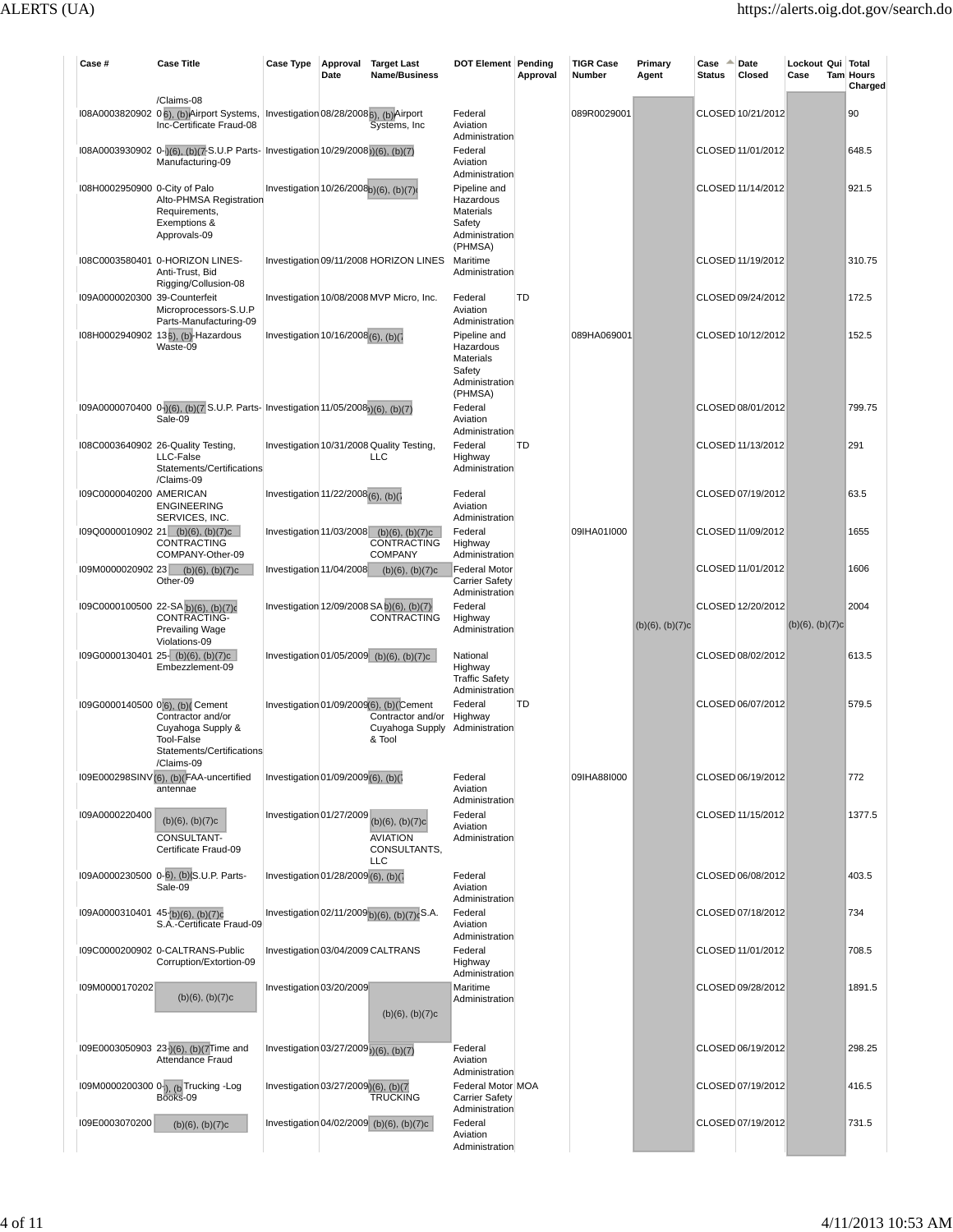|                                                |                                                                                                                                                             | Case Type                              | Date | Approval Target Last<br><b>Name/Business</b>                               | <b>DOT Element Pending</b>                                                        | Approval   | <b>TIGR Case</b><br>Number | Primary<br>Agent     | Case<br><b>Status</b> | Date<br>Closed                         | Lockout Qui Total<br>Case | <b>Tam Hours</b><br>Charged |
|------------------------------------------------|-------------------------------------------------------------------------------------------------------------------------------------------------------------|----------------------------------------|------|----------------------------------------------------------------------------|-----------------------------------------------------------------------------------|------------|----------------------------|----------------------|-----------------------|----------------------------------------|---------------------------|-----------------------------|
|                                                | 109Z000021SINV DTW TRACON (OSC<br>b)(6), (b)(7)                                                                                                             |                                        |      | Investigation 04/20/2009 DTW TRACON                                        | Federal<br>Aviation<br>Administration                                             |            |                            |                      |                       | CLOSED 09/26/2012                      |                           | 1250.25                     |
|                                                | I09A0000600900 0)(6), (b)(7) Certificate<br>Fraud-09                                                                                                        | Investigation 05/05/2009b)(6), (b)(7)  |      |                                                                            | Federal<br>Aviation<br>Administration                                             |            |                            |                      |                       | CLOSED 06/20/2012                      |                           | 140.5                       |
|                                                | I09M0000260902_18 (b)(6), (b)(7)c<br>)(6), (b)(7Other-09                                                                                                    | Investigation 04/24/2009               |      | $(b)(6)$ , $(b)(7)c$                                                       | <b>Federal Motor</b><br><b>Carrier Safety</b><br>Administration                   |            |                            |                      |                       | CLOSED 07/19/2012                      |                           | 201                         |
|                                                | $109A0000630903$ 14- (b)(6), (b)(7)c<br>Certificate Fraud-09                                                                                                |                                        |      | Investigation 05/13/2009 (b)(6), (b)(7)c                                   | Federal<br>Aviation<br>Administration                                             |            |                            |                      |                       | CLOSED 07/25/2012                      |                           | 177.25                      |
|                                                | 109Z000022SINV AMERICAN AIRLINES<br>CMO (OSC(6), (b)(7))                                                                                                    | Investigation 05/01/2009 AMERICAN      |      | AIRLINES CMO                                                               | Federal<br>Aviation<br>Administration                                             |            |                            |                      |                       | CLOSED 06/10/2012                      |                           | 61                          |
|                                                | I09E0003220200 Yacht Club Memberships Investigation 05/04/2009 USMMA<br>- USMMA                                                                             |                                        |      |                                                                            | Maritime<br>Administration                                                        |            |                            |                      |                       | CLOSED 07/30/2012                      |                           | 832.5                       |
| I09A0000610202                                 | $(b)(6)$ , $(b)(7)c$ Pilot<br>Certificate Fraud                                                                                                             | Investigation 05/08/2009)(6), (b)(7)   |      |                                                                            | Federal<br>Aviation<br>Administration                                             |            |                            |                      |                       | CLOSED 08/07/2012                      |                           | 481                         |
| I09E000344CC                                   | Conduct $of(b)(6)$ , $(b)(7)c$<br>$(b)(6)$ , $(b)(7)c$                                                                                                      | Investigation 06/26/2009b)(6), (b)(7)d |      |                                                                            | National<br>Highway<br><b>Traffic Safety</b><br>Administration                    |            | 09IHC37I000                |                      |                       | CLOSED 06/07/2012                      |                           | 41.5                        |
| I09C0000500200 ENGINEERED                      | PLASTICS, INC.                                                                                                                                              |                                        |      | Investigation 05/29/2009 ENGINEERED<br>PLASTICS, INC.                      | Federal<br>Transit<br>Administration                                              |            |                            |                      |                       | CLOSED 07/19/2012                      |                           | 263.5                       |
|                                                | 109C0000510200 ADA SOLUTIONS, INC.   Investigation 05/29/2009 ADA SOLUTIONS, Federal                                                                        |                                        |      | INC.                                                                       | Transit<br>Administration                                                         |            |                            |                      |                       | CLOSED 07/19/2012                      |                           | 286                         |
| (09Z0000350902 22)(6), (b)(7)                  | NHTSA-Grey Market<br>Vehicles-09                                                                                                                            | Investigation 06/01/2009;)(6), (b)(7)  |      |                                                                            | National<br>Highway<br><b>Traffic Safety</b><br>Administration                    |            |                            |                      |                       | CLOSED 11/14/2012                      |                           | 728                         |
|                                                | I09E0003410300 34)(6), (b)(7Worker's<br>Comp Fraud-09                                                                                                       | Investigation 06/11/2009b)(6), (b)(7)  |      |                                                                            | Federal<br>Aviation<br>Administration                                             |            |                            |                      |                       | CLOSED 09/27/2012                      |                           | 39.5                        |
| I09C000054CC                                   | 13 <sub>2</sub> )(6), (b)(7)-Anti-Trust, Investigation 06/11/2009(b)(6), (b)(7)d<br>Bid Rigging/Collusion-09                                                |                                        |      |                                                                            | Federal<br>Highway<br>Administration                                              |            | 09IHB85I000                |                      |                       | CLOSED 06/28/2012                      |                           | 214.5                       |
|                                                | I09M0000540902 41-Transamerica Moving Investigation 07/06/2009 Transamerica<br>& Storage-Household<br>Goods/Moving<br>Companies-09                          |                                        |      | Moving & Storage                                                           | <b>Federal Motor</b><br>Carrier Safety<br>Administration                          |            |                            | $(b)(6)$ , $(b)(7)c$ |                       | CLOSED 08/28/2012                      |                           | 692.1                       |
| I09G0003040500                                 | $(b)(6)$ , $(b)(7)c$ TURF,<br>INC-Anti-Trust, Bid<br>Rigging/Collusion-09                                                                                   |                                        |      | Investigation $06/29/2009$ (b)(6), (b)(7)c                                 | Federal<br>Highway<br>Administration                                              |            |                            |                      | <b>CLOSED</b>         |                                        | $(b)(6)$ , $(b)(7)c$      | 233.5                       |
|                                                | I09E0003450903 22 <sub>1</sub> (6), (b)(7Theft-09<br>109G0003090500 20(6), (b)(-Anti-Trust, Bid Investigation 07/21/2009)(6), (b)(7<br>Rigging/Collusion-09 |                                        |      | Investigation 06/29/2009 UNKNOWN                                           | OIG<br>Federal<br>Highway                                                         | CU         |                            |                      |                       | CLOSED 07/31/2012<br>CLOSED 10/30/2012 |                           | 317.5<br>327.5              |
|                                                | 109A000093SINV (b)(6), (b)(7)c - S.U.P.<br>Parts-Maintenance                                                                                                | Investigation 08/06/2009(6), (b)(7     |      |                                                                            | Administration<br>Federal<br>Aviation                                             |            | 09IHC59I000                |                      | <b>CLOSED</b>         |                                        |                           | 258.5                       |
| I09A0000980902 38-Western                      | Titanium-S.U.P Parts-                                                                                                                                       |                                        |      | Investigation 08/26/2009 Western Titanium                                  | Administration<br>Federal<br>Aviation                                             | Plan       | Investigative 069R0029001  |                      |                       | CLOSED 11/02/2012                      |                           | 346                         |
| I09C0000730400 0-(6), (b)(                     | Manufacturing-09<br>CONSTRUCTION-                                                                                                                           | Investigation 08/26/2009[6], (b)(      |      | CONSTRUCTION Highway                                                       | Administration<br>Federal                                                         |            |                            |                      |                       | CLOSED 12/13/2012                      |                           | 246.5                       |
|                                                | Other-09<br>I09M0000670400 55-[6], (b)(-CDL-09                                                                                                              | Investigation 09/01/2009 (6), (b)(7    |      |                                                                            | Administration<br><b>Federal Motor</b><br><b>Carrier Safety</b><br>Administration |            |                            |                      |                       | CLOSED 03/14/2013                      |                           | 1042                        |
| I09C000086CC                                   | 22-O'HARA (FAA<br>OFFICIAL)-Anti-Trust,<br>Bid Rigging/Collusion-09                                                                                         | Investigation 09/08/2009 UNKNOWN       |      |                                                                            | Federal<br>Aviation<br>Administration                                             |            | 09IHD76I000                |                      |                       | CLOSED 07/03/2012                      |                           | 423.5                       |
|                                                | I10G0000010300 0'b)(6), (b)(7)cTrucking-<br>Prevailing Wage<br>Violations-10                                                                                |                                        |      | Investigation 10/06/2009 (b)(6), (b)(7)c<br>Trucking                       | Federal<br>Highway<br>Administration                                              | <b>MOA</b> |                            |                      |                       | CLOSED 07/03/2012                      |                           | 1003.05                     |
| I10Q0000010902 0-DGI <sub>2</sub> )(6), (b)(7) | INC.-Other-10                                                                                                                                               |                                        |      | Investigation 10/13/2009 DGI-1(6), (b)(7)<br>INC.                          | Federal<br>Highway<br>Administration                                              |            | 10IHA12I000                |                      |                       | CLOSED 06/21/2012                      |                           | 142                         |
|                                                | 108Z000350SINV MEM (OSC (6), (b)(                                                                                                                           |                                        |      | Investigation 10/13/2009 Memphis Air<br><b>Traffic Control</b><br>Facility | Federal<br>Aviation<br>Administration                                             |            |                            |                      |                       | CLOSED 07/09/2012                      |                           | 11.5                        |
| I08Z0003510100                                 | $(b)(6)$ , $(b)(7)c$ Grey<br><b>Market Vehicles</b>                                                                                                         | Investigation 10/19/2009 $(6)$ , (b)(  |      |                                                                            | National<br>Highway<br><b>Traffic Safety</b><br>Administration                    |            |                            |                      | <b>CLOSED</b>         |                                        |                           | 402                         |
| I10M0000010202                                 | $(b)(6)$ , $(b)(7)c$<br>CDL                                                                                                                                 | Investigation 10/21/2009;)(6), (b)(7)  |      |                                                                            | <b>Federal Motor</b><br><b>Carrier Safety</b><br>Administration                   |            |                            |                      |                       | CLOSED 07/25/2012                      |                           | 470.5                       |
|                                                | I10G0000050500 0-CENTREX                                                                                                                                    | Investigation 11/02/2009 CENTREX       |      | <b>ELECTRICAL</b>                                                          | Federal                                                                           |            |                            |                      | <b>CLOSED</b>         |                                        |                           | 47.5                        |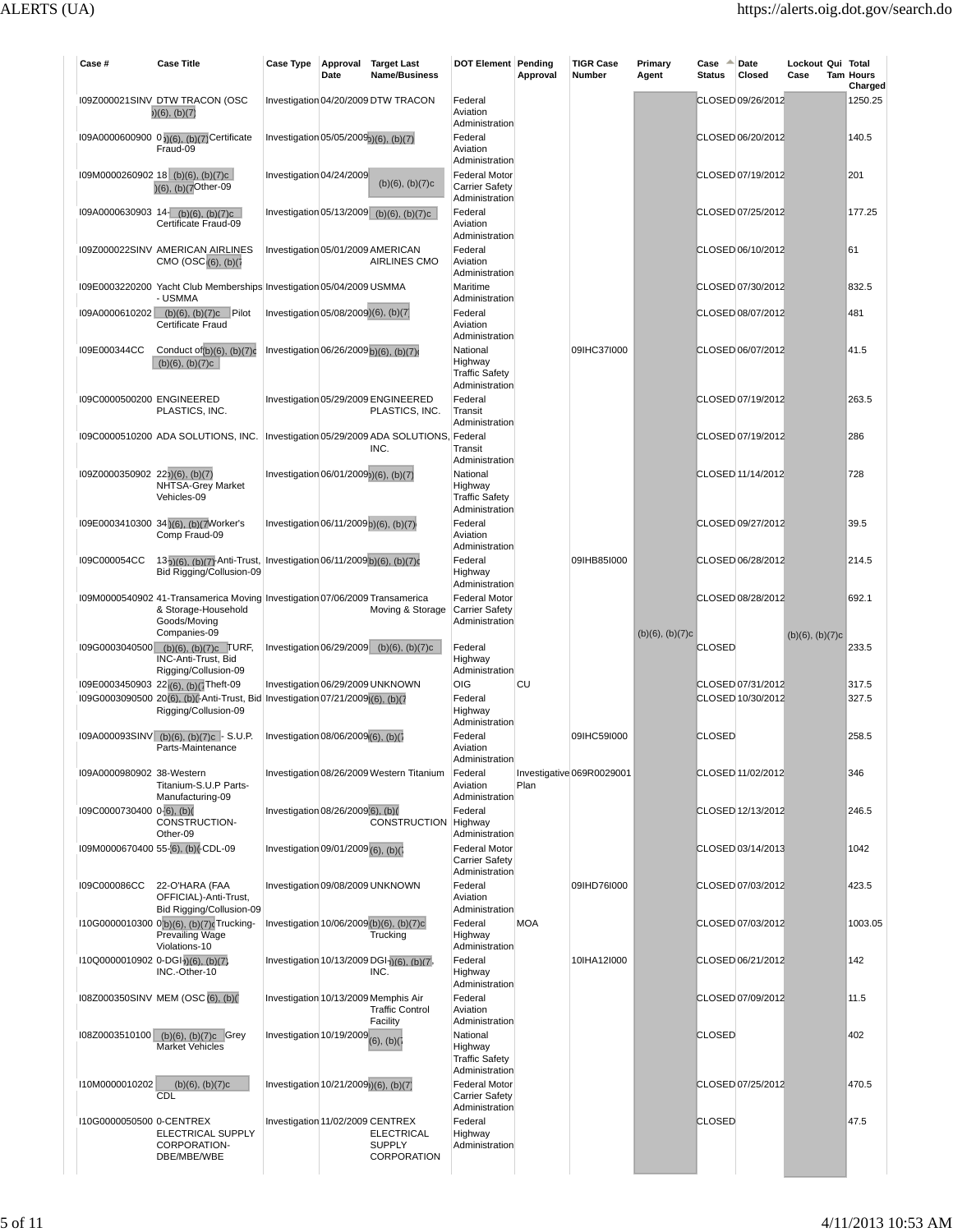| Case #                                    | <b>Case Title</b>                                                                                                            | Case Type                                           | Date | Approval Target Last<br><b>Name/Business</b>                              | <b>DOT Element Pending</b>                                          | Approval   | <b>TIGR Case</b><br>Number | Primary<br>Agent | Case<br><b>Status</b> | Date<br>Closed    | Lockout Qui Total<br>Case                             | <b>Tam Hours</b><br>Charged |
|-------------------------------------------|------------------------------------------------------------------------------------------------------------------------------|-----------------------------------------------------|------|---------------------------------------------------------------------------|---------------------------------------------------------------------|------------|----------------------------|------------------|-----------------------|-------------------|-------------------------------------------------------|-----------------------------|
|                                           | Fraud-10<br>I10H0000030500 0 (b)(6), (b)(7)c PHMSA Investigation 11/18/2009 (b)(6), (b)(7)c<br>Cylinders and<br>Packaging-10 |                                                     |      |                                                                           | Pipeline and<br>Hazardous<br>Materials                              |            |                            |                  |                       | CLOSED 06/22/2012 |                                                       | 113                         |
|                                           |                                                                                                                              |                                                     |      |                                                                           | Safety<br>Administration<br>(PHMSA)                                 |            |                            |                  |                       |                   |                                                       |                             |
| I10E000023CC                              | Conduct of $(b)(6)$ , $(b)(7)$ o<br>$5)$ , (b)                                                                               |                                                     |      | Investigation 02/18/2010 (b)(6), (b)(7)c                                  | Federal<br>Railroad<br>Administration                               |            | 10IHA59I000                |                  |                       | CLOSED 06/13/2012 |                                                       | 50                          |
|                                           | I10Z0000110100 <sub>1</sub> )(6), (b)(7)Corporation                                                                          | Investigation 12/11/2009 (6), (b)(7                 |      |                                                                           | Federal<br>Highway                                                  |            | 042R005C001                |                  | <b>CLOSED</b>         |                   |                                                       | 39.5                        |
|                                           | I10M0000100400 38 (6), (b)(1CDL-10                                                                                           | Investigation $12/18/2009$ (b)(7)c                  |      |                                                                           | Administration<br><b>Federal Motor</b><br><b>Carrier Safety</b>     |            |                            |                  |                       | CLOSED 08/06/2012 |                                                       | 776                         |
|                                           | I10M0000190300 49-HILIGH TRUCKING<br>AND HAULING,                                                                            |                                                     |      | Investigation 01/26/2010 (b)(6), (b)(7)c                                  | Administration<br>Federal Motor MOA<br><b>Carrier Safety</b>        |            |                            |                  |                       | CLOSED 07/03/2012 |                                                       | 513                         |
|                                           | LLC-CDL-10<br>I10H0000080500 16 (b)(6), (b)(7)cCarriage Investigation 02/04/2010 (b)(6), (b)(7)c<br>by Air-10                |                                                     |      |                                                                           | Administration<br>Federal<br>Aviation                               |            |                            |                  |                       | CLOSED 08/01/2012 |                                                       | 54.5                        |
|                                           | I10G0000320400 44 (6), (b)(7Public<br>Corruption-10                                                                          | Investigation 02/17/2010 <sub>0</sub> )(6), (b)(7)  |      |                                                                           | Administration<br>Federal<br>Highway                                |            |                            |                  |                       | CLOSED 08/07/2012 |                                                       | 947.75                      |
|                                           | 110C0000240100 17Engineers, Inc.                                                                                             |                                                     |      | Investigation 03/09/2010, (tEngineers, Inc.                               | Administration<br>Federal<br>Highway                                |            |                            |                  | <b>CLOSED</b>         |                   |                                                       | 56.75                       |
| I10G0000390500 0(6), (b)(PRI,             | INC.-DBE/MBE/WBE                                                                                                             |                                                     |      | Investigation 02/23/2010(6), (b)(PRI, INC.                                | Administration<br>Federal<br>Highway                                |            |                            |                  | <b>CLOSED</b>         |                   |                                                       | 165                         |
| I10G000037CC                              | Fraud-10<br>15 (b)(6), (b)(7)c alse Investigation 02/23/2010 (b)(6), (b)(7)c<br>Statements/Certifications                    |                                                     |      |                                                                           | Administration<br>Federal<br>Highway                                |            | 10IHB41I000                |                  |                       | CLOSED 08/08/2012 |                                                       | 421.25                      |
|                                           | /Claims-10<br>110G0000440300 39 <sub>2</sub> (6), (b)(7) <sup>Public</sup><br>Corruption/Extortion-10                        | Investigation 03/03/2010 <sub>0</sub> (6), (b)(7)   |      |                                                                           | Administration<br>Federal<br>Transit                                | <b>MOA</b> |                            |                  |                       | CLOSED 06/05/2012 |                                                       | 845.5                       |
| I10E000042CC                              | FMCSA <sub>2</sub> )(6), (b)(7) ADA<br>Violation                                                                             |                                                     |      | Investigation 03/11/2010 (b)(6), (b)(7)c                                  | Administration<br><b>Federal Motor</b><br><b>Carrier Safety</b>     |            | 10IHB47I000                |                  |                       | CLOSED 10/12/2012 |                                                       | 151                         |
|                                           | I10A000039SINV TETERBORO DALTON<br>APPROACH (OSC)                                                                            | Investigation 03/12/2010 <sub>0</sub> )(6), (b)(7)  |      |                                                                           | Administration<br>Federal<br>Aviation                               |            |                            |                  |                       | CLOSED 10/12/2012 |                                                       | 850.5                       |
| I10C0000340100                            | $(b)(6)$ , $(b)(7)c$ &<br>Associates, Inc.                                                                                   |                                                     |      | Investigation 03/22/2010 (b)(6), (b)(7)c &<br>Associates, Inc.            | Administration<br>Research and<br>Innovative<br><b>Technologies</b> |            |                            |                  |                       |                   | (b)(6), (b)(7)c CLOSED 06/04/2012 (b)(6), (b)(7)c 250 |                             |
|                                           | I10A0000440300 06), (b)(-Certificate<br>Fraud. Mechanic-10                                                                   | Investigation 03/24/2010 <sup>'</sup> 6), (b)(      |      |                                                                           | Administration<br>(RITA)<br>Federal<br>Aviation                     |            |                            |                  |                       | CLOSED 09/21/2012 |                                                       | 471                         |
| $110C0000410500$ $142$ )(6), (b)(7)       | <b>INC.-Prevailing Wage</b>                                                                                                  |                                                     |      | Investigation 04/21/2010 <sub>0</sub> )(6), (b)(7) INC.                   | Administration<br>Federal<br>Highway                                |            |                            |                  | <b>CLOSED</b>         |                   |                                                       | 404                         |
| I10Z0000300903 0                          | Violations-10<br>$(b)(6)$ , $(b)(7)c$<br>Other-10                                                                            |                                                     |      | Investigation 05/18/2010 (b)(6), (b)(7)c                                  | Administration<br>Federal<br>Aviation                               |            |                            |                  |                       | CLOSED 06/07/2012 |                                                       | 237                         |
|                                           | I10H0000160903 14-Arrow Concrete and<br>Asphalt Company-                                                                     |                                                     |      | Investigation 04/13/2010 Arrow Concrete<br>and Asphalt                    | Administration<br>Federal<br>Highway                                |            |                            |                  |                       | CLOSED 07/31/2012 |                                                       | 123                         |
|                                           | Hazardous Waste-10<br>$110C0000420400$ 31 (b)(6), (b)(7)c<br>ENTERPRISES-False<br>Statements/Certifications                  |                                                     |      | Company<br>Investigation 05/04/2010 (b)(6), (b)(7)c<br><b>ENTERPRISES</b> | Administration<br>Federal<br>Highway<br>Administration              |            |                            |                  |                       | CLOSED 10/10/2012 |                                                       | 145                         |
|                                           | /Claims-10<br>I10G0000700500 26(b)(6), (b)(7)c Public<br>Corruption/Extortion-10                                             |                                                     |      | Investigation 05/03/2010(b)(6), (b)(7)c                                   | National<br>Highway<br><b>Traffic Safety</b>                        |            |                            |                  |                       | CLOSED 09/05/2012 |                                                       | 400                         |
| I10M0000360100                            | $(b)(6)$ , $(b)(7)c$                                                                                                         | Investigation 05/04/2010(6), (b)(7)                 |      |                                                                           | Administration<br><b>Federal Motor</b><br><b>Carrier Safety</b>     |            |                            |                  |                       | CLOSED 11/19/2012 |                                                       | 990.25                      |
|                                           | I10Z0000260500 18- (b)(6), (b)(7)c<br>CONTRACTING, LLC                                                                       |                                                     |      | Investigation 05/05/2010(b)(6), (b)(7)c<br>CONTRACTING,                   | Administration<br>Federal<br>Highway                                |            |                            |                  | <b>CLOSED</b>         |                   |                                                       | 117.5                       |
| I10Z0000270900                            | ET AL-Anti-Trust-10<br>$(b)(6)$ , $(b)(7)c$<br><b>ASSOCIATION</b>                                                            | Investigation 05/05/2010                            |      | LLC ET AL<br>$b)(6)$ , $(b)(7)$                                           | Administration<br>Federal<br>Highway                                |            |                            |                  |                       | CLOSED 08/20/2012 |                                                       | 567                         |
| I10E000072SINV WORKPLACE                  | <b>ENVIRONMENT</b><br><b>REVIEW - OFFICE OF</b><br>THE SENIOR                                                                |                                                     |      | <b>ASSOCIATION</b><br>Investigation 05/07/2010 (b)(6), (b)(7)c            | Administration<br>Office of the<br>Secretary of<br>Transportation   |            |                            |                  |                       | CLOSED 06/11/2012 |                                                       | 6.5                         |
| I10G0000720500 50 <sub>1(6)</sub> , (b)(7 | <b>PROCUREMENT</b><br>OFFICIAL (M-60)<br>Embezzlement-10                                                                     | Investigation 05/05/2010 <sub>b</sub> )(6), (b)(7)d |      |                                                                           | Federal<br>Transit<br>Administration                                |            |                            |                  |                       | CLOSED 07/03/2012 |                                                       | 874.25                      |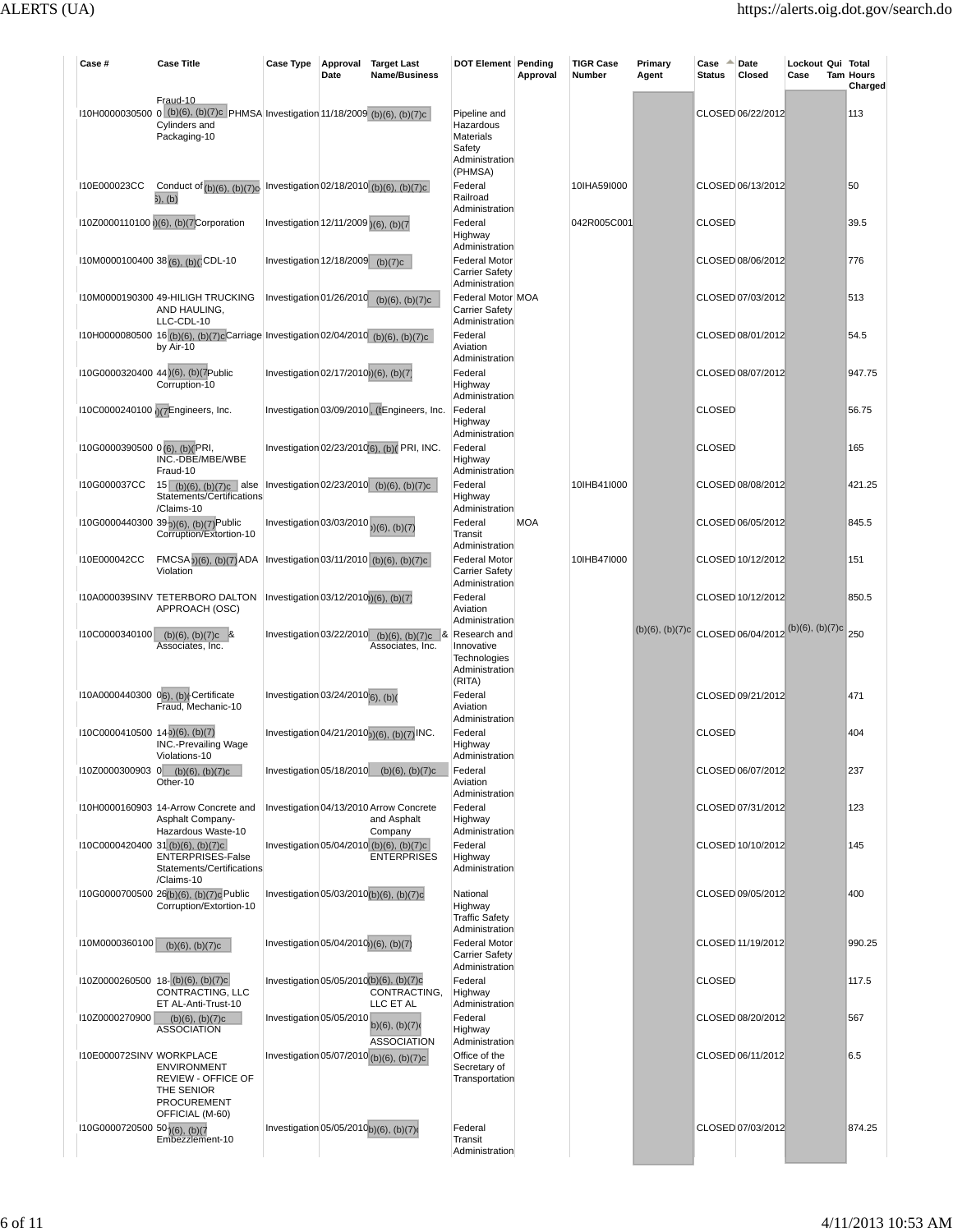| Case #                                     | <b>Case Title</b>                                                                                                                            | <b>Case Type</b>                      | Date | Approval Target Last<br>Name/Business                                                            | <b>DOT Element Pending</b>                                                    | Approval   | <b>TIGR Case</b><br>Number | Primary<br>Agent     | Case<br>Status | Date<br>Closed    | Lockout Qui Total<br>Case | <b>Tam Hours</b><br>Charged |
|--------------------------------------------|----------------------------------------------------------------------------------------------------------------------------------------------|---------------------------------------|------|--------------------------------------------------------------------------------------------------|-------------------------------------------------------------------------------|------------|----------------------------|----------------------|----------------|-------------------|---------------------------|-----------------------------|
|                                            | 110M0000420400 16 6), (b)(TRUCKING<br>COMPANY, INC-Log<br>Books-10                                                                           |                                       |      | Investigation 05/26/2010(6), (b)(TRUCKING Federal Motor<br>COMPANY, INC                          | <b>Carrier Safety</b><br>Administration                                       |            |                            |                      |                | CLOSED 08/31/2012 |                           | 1377.5                      |
|                                            | I10G0000950400 0-)(6), (b)(7 False<br>Statements/Certifications<br>/Claims-10                                                                | Investigation 06/16/2010b)(6), (b)(7) |      |                                                                                                  | National<br>Highway<br><b>Traffic Safety</b><br>Administration                |            |                            |                      | <b>CLOSED</b>  |                   |                           | 171.5                       |
| I10G0000890400 11 <sub>1</sub> (6), (b)(7) | Inc.-DBE/MBE/WBE<br>Fraud-10                                                                                                                 | Investigation 06/11/2010(6), (b)(1nc. |      |                                                                                                  | Federal<br>Highway<br>Administration                                          |            |                            |                      |                | CLOSED 08/01/2012 |                           | 275.25                      |
|                                            | I10G0000920500 0-Old Castle / dba Des<br>Moines Asphalt and<br>Paving-False<br>Statements/Certifications<br>/Claims-10                       |                                       |      | Investigation 06/15/2010 Old Castle / dba<br>Des Moines<br>Asphalt and<br>Paving                 | Federal<br>Highway<br>Administration                                          |            |                            |                      | <b>CLOSED</b>  |                   |                           | 272.5                       |
| I10M0000440200                             | $(b)(6)$ , $(b)(7)c$                                                                                                                         |                                       |      | Investigation 06/11/2010 (b)(6), (b)(7)c                                                         | <b>Federal Motor</b><br><b>Carrier Safety</b><br>Administration               |            |                            |                      |                | CLOSED 08/15/2012 |                           | 489                         |
| I10A000073SINV TRANSPORT                   | <b>AIRPLANE</b><br><b>DIRECTORATE</b>                                                                                                        |                                       |      | Investigation 06/16/2010 TRANSPORT<br><b>AIRPLANE</b><br><b>DIRECTORATE</b>                      | Federal<br>Aviation<br>Administration                                         |            |                            |                      |                | CLOSED 07/31/2012 |                           | 812.25                      |
| I10G0001000500 0-                          | $(b)(6)$ , $(b)(7)c$<br><b>CORPORATION-</b><br>DBE/MBE/WBE<br>Fraud-10                                                                       | Investigation 06/24/2010              |      | (b)(6), (b)(7)c'<br><b>CORPORATION</b>                                                           | Federal<br>Highway<br>Administration                                          |            |                            |                      |                | CLOSED 02/11/2013 |                           | 414                         |
|                                            | 110G0001100600 0-(b)(6), (b)(7) False<br>Statements/Certifications<br>/Claims-10                                                             |                                       |      | Investigation 07/01/2010b)(6), (b)(7)d                                                           | Federal<br>Highway<br>Administration                                          |            |                            |                      |                | CLOSED 06/05/2012 |                           | 36                          |
|                                            | I10E0000870100 RITA/Volpe Center-<br>Violation of Law, Rule or<br>Regulation                                                                 |                                       |      | Investigation 07/02/2010 RITA/Volpe Center                                                       | Research and<br>Innovative<br>Technologies<br>Administration<br>(RITA)        |            |                            |                      |                | CLOSED 06/07/2012 |                           | 50.5                        |
|                                            | 110G0001170300 0-Right of Way Property   Investigation 07/14/2010)(6), (b)(7)<br>Acquisitions by<br>DELDOT-Public<br>Corruption/Extortion-10 |                                       |      |                                                                                                  | Federal<br>Highway<br>Administration                                          | <b>MOA</b> |                            |                      |                | CLOSED 07/03/2012 |                           | 92                          |
|                                            | I10G0001220600   INDUSTRIAL ASPHALT   Investigation 07/23/2010 INDUSTRIAL<br>INC.-DBE Fraud                                                  |                                       |      | ASPHALT INC.                                                                                     | Federal<br>Highway<br>Administration                                          |            |                            |                      | <b>CLOSED</b>  |                   |                           | 227.75                      |
| I10H000037CC                               | $6-(b)(6)$ , $(b)(7)c$<br>WORLDWIDE<br><b>ENTERPRISES</b><br>LLC-PHMSA<br>Registration                                                       |                                       |      | Investigation 08/23/2010 (b)(6), (b)(7)c<br><b>WORLDWIDE</b><br><b>ENTERPRISES</b><br><b>LLC</b> | Pipeline and<br>Hazardous<br>Materials<br>Safety<br>Administration            |            | FILE SEQ:<br>2010 - 000130 | $(b)(6)$ , $(b)(7)c$ |                | CLOSED 12/05/2012 | $(b)(6)$ , $(b)(7)c$      | 937.75                      |
| 110G0001200500 0 6), (b) False             | Requirements,<br>Exemptions &<br>Approvals-10                                                                                                | Investigation 07/22/2010(6), (b)(7    |      |                                                                                                  | (PHMSA)<br>National                                                           |            |                            |                      | <b>CLOSED</b>  |                   |                           | 487.75                      |
|                                            | Statements/Certifications<br>/Claims-10                                                                                                      |                                       |      |                                                                                                  | Highway<br><b>Traffic Safety</b><br>Administration                            |            |                            |                      |                |                   |                           |                             |
| I11A0010903                                | 0 (b)(6), (b)(7)c<br>Certificate Fraud,<br>Airmen-11                                                                                         |                                       |      | Investigation 11/02/2010 (b)(6), (b)(7)c                                                         | Federal<br>Aviation<br>Administration                                         |            |                            |                      | <b>CLOSED</b>  |                   |                           | 195.5                       |
|                                            | I10H0000310500 0-Enbridge Energy<br>Partners LP-Pipelines-10                                                                                 |                                       |      | Investigation 08/05/2010 Enbridge Energy<br>Partners LP                                          | Pipeline and<br>Hazardous<br>Materials<br>Safety<br>Administration<br>(PHMSA) |            |                            |                      |                | CLOSED 07/10/2012 |                           | 151                         |
| I10H000032CC                               | <b>EOG RESOURCES</b><br>-Pipelines                                                                                                           |                                       |      | Investigation 08/10/2010 EOG Resources                                                           | Pipeline and<br>Hazardous<br>Materials<br>Safety<br>Administration            |            | FILE SEQ:<br>2010 - 000114 |                      |                | CLOSED 06/05/2012 |                           | 93.5                        |
| I10H000035ICMS 0-test-PHMSA                | Registration<br>Requirements,<br>Exemptions &<br>Approvals-10                                                                                |                                       |      | Investigation 08/20/2010 (b)(6), (b)(7)c                                                         | (PHMSA)<br>Pipeline and<br>Hazardous<br>Materials<br>Safety<br>Administration |            |                            |                      |                | CLOSED 08/14/2012 |                           | O                           |
|                                            | I10H0000360500 12-BP-Pipelines-10                                                                                                            | Investigation 08/23/2010 BP           |      |                                                                                                  | (PHMSA)<br>Pipeline and<br>Hazardous<br>Materials<br>Safety<br>Administration |            |                            |                      | <b>CLOSED</b>  |                   |                           | 177                         |
| I10A0000900300 0-Visiontech                | Components, Inc.-S.U.P                                                                                                                       | Investigation 08/24/2010 Visiontech   |      | Components, Inc.                                                                                 | (PHMSA)<br>Federal<br>Aviation                                                | TD         |                            |                      |                | CLOSED 09/28/2012 |                           | 243                         |
|                                            | Parts-Manufacturing-10<br>$110G0001600500$ 23- (b)(6), (b)(7)c<br>EXCAVATING,<br><b>INC.-Prevailing Wage</b><br>Violations-10                |                                       |      | Investigation 09/14/2010 (b)(6), (b)(7)c<br>EXCAVATING,<br>INC.                                  | Administration<br>Federal<br>Highway<br>Administration                        |            |                            |                      | <b>CLOSED</b>  |                   |                           | 144                         |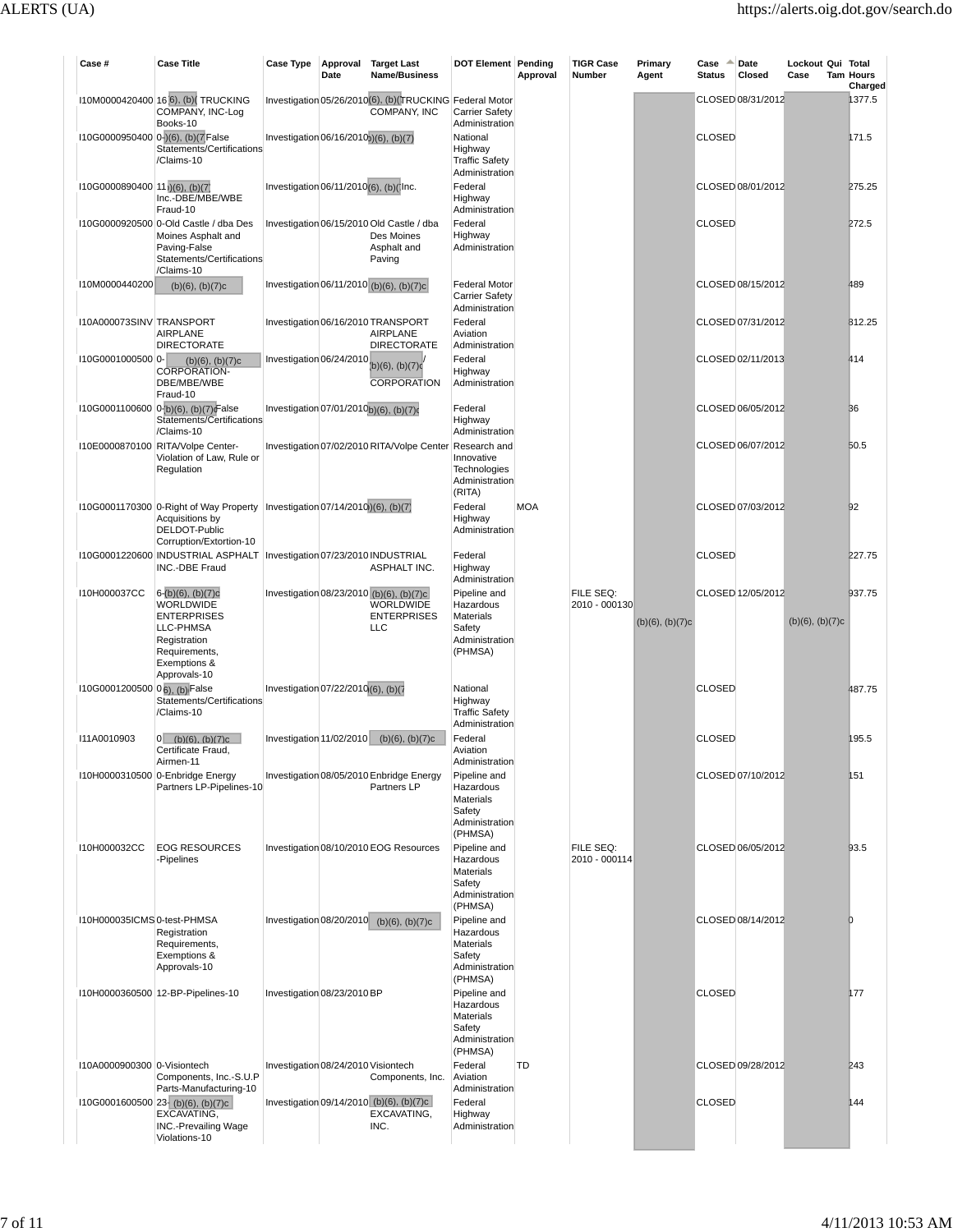| Case #                           | <b>Case Title</b>                                                                            | Case Type                                         | Date | Approval Target Last<br><b>Name/Business</b>                                          | <b>DOT Element Pending</b>                                      | Approval | <b>TIGR Case</b><br>Number | Primary<br>Agent     | Case<br><b>Status</b> | Date<br>Closed    | Lockout Qui Total<br>Case | <b>Tam Hours</b><br>Charged |
|----------------------------------|----------------------------------------------------------------------------------------------|---------------------------------------------------|------|---------------------------------------------------------------------------------------|-----------------------------------------------------------------|----------|----------------------------|----------------------|-----------------------|-------------------|---------------------------|-----------------------------|
| I10G0001610900 0-DYRR-False      | Statements/Certifications<br>/Claims-10                                                      | Investigation 09/15/2010 DYRR                     |      |                                                                                       | Federal<br>Highway<br>Administration                            |          |                            |                      | <b>CLOSED</b>         |                   |                           | 614.5                       |
| I10M0000600600(b)(6), (b)(7)c    | <b>TRUCKING-Other</b>                                                                        | Investigation 09/28/2010b)(6), (b)(7)c            |      | <b>TRUCKING</b>                                                                       | <b>Federal Motor</b><br><b>Carrier Safety</b><br>Administration |          |                            |                      |                       | CLOSED 06/05/2012 |                           | 105                         |
| I11A0010401                      | 22-Aviation Engine<br>Services-S.U.P. Parts-<br>Maintenance-11                               |                                                   |      | Investigation 10/04/2010 Aviation Engine<br>Services                                  | Federal<br>Aviation<br>Administration                           |          |                            |                      |                       | CLOSED 06/22/2012 |                           | 951.75                      |
| $110G0001710200$ (b)(6), (b)(7)c | Construction<br>Company-Qui Tam                                                              | Investigation 09/30/2010)(6), (b)(7               |      | Construction<br>Company                                                               | Federal<br>Transit<br>Administration                            |          |                            |                      |                       | CLOSED 12/13/2012 |                           | 289.5                       |
| I11G0050100                      | OPS Sales Group                                                                              |                                                   |      | Investigation 10/29/2010 OPS Sales Group                                              | Federal<br>Highway<br>Administration                            |          |                            |                      | <b>CLOSED</b>         |                   |                           | 240.5                       |
| I11G0030401                      | 0->)(6), (b)(7)-Anti-Trust,<br>Bid Rigging/Collusion-11                                      | Investigation 11/01/2010b)(6), (b)(7)             |      |                                                                                       | Federal<br>Highway<br>Administration                            |          |                            |                      |                       | CLOSED 10/04/2012 |                           | 146.75                      |
| I11E0010300                      | $0$ $\delta$ ), (b) Conflict of<br>Interest (Public<br>Corruption, Current                   | Investigation 11/08/2010 (6), (b)(                |      |                                                                                       | Office of the<br>Secretary of<br>Transportation                 |          |                            |                      |                       | CLOSED 09/21/2012 |                           | 1374.5                      |
| I11A0010600                      | Employee)-11<br>b)(6), (b)(7) AVIATION-<br>Certificate Fraud, Air<br>Carrier                 | Investigation 11/17/2010b)(6), (b)(7)             |      | <b>AVIATION</b>                                                                       | Federal<br>Aviation<br>Administration                           |          |                            |                      |                       | CLOSED 09/20/2012 |                           | 146                         |
| I11Z0010900                      | 12 (b)(6), (b)(7)c<br><b>AUTO WRECKERS-</b><br>NHTSA-Grey Market                             |                                                   |      | Investigation 12/20/2010 (b)(6), (b)(7)c<br><b>AUTO</b><br><b>WRECKERS</b>            | National<br>Highway<br><b>Traffic Safety</b>                    |          |                            |                      |                       | CLOSED 11/09/2012 |                           | 1258.25                     |
| I11G0040401                      | Vehicles-11<br>$(b)(6)$ , $(b)(7)c$<br><b>CORPORATION-False</b><br>Statements/Certifications | Investigation 12/14/2010                          |      | $(b)(6)$ , $(b)(7)c$<br><b>CORPORATION</b>                                            | Administration<br>Federal<br>Highway<br>Administration          |          |                            |                      |                       | CLOSED 11/14/2012 |                           | 514.5                       |
| I11M0010300                      | /Claims-11<br>$0-$ (b)(6), (b)(7)c<br>Inc.-Driver Medical<br>Cert.-11                        | Investigation 01/10/2011                          |      | $(b)(6)$ , $(b)(7)c$<br>Inc.                                                          | <b>Federal Motor</b><br><b>Carrier Safety</b><br>Administration |          |                            |                      |                       | CLOSED 06/04/2012 |                           | 344.5                       |
| I11G0090500                      | $(b)(6)$ , $(b)(7)c$                                                                         | Investigation 01/14/2011                          |      | $(b)(6)$ , $(b)(7)c$                                                                  | Federal<br>Highway<br>Administration                            |          |                            |                      | <b>CLOSED</b>         |                   |                           | 30.5                        |
|                                  | INC-DBE/MBE/WBE<br>Fraud-11                                                                  |                                                   |      | <b>INC</b>                                                                            |                                                                 |          |                            |                      |                       |                   |                           |                             |
| I11E0020200                      | $(b)(6)$ , $(b)(7)c$                                                                         | Bribery   Investigation $01/12/201$ b)(6), (b)(7) |      |                                                                                       | <b>Federal Motor</b><br><b>Carrier Safety</b><br>Administration |          |                            | $(b)(6)$ , $(b)(7)c$ |                       | CLOSED 06/22/2012 | $(b)(6)$ , $(b)(7)c$      | 676.75                      |
| I11M0010500                      | 17-5), (b) RUCKING,<br>LLC-Log Books-11                                                      |                                                   |      | Investigation 01/14/2011 ;), (b)TRUCKING,<br><b>LLC</b>                               | <b>Federal Motor</b><br><b>Carrier Safety</b><br>Administration |          |                            |                      |                       | CLOSED 12/20/2012 |                           | 367.5                       |
| I11G0120600                      | $(b)(6)$ , $(b)(7)c$<br>Public<br>Corruption/Extortion                                       | Investigation 01/18/2011                          |      | $(b)(6)$ , $(b)(7)c$                                                                  | Federal<br>Highway<br>Administration                            |          |                            |                      |                       | CLOSED 08/24/2012 |                           | 63                          |
| I11M0020300                      | 0-b)(6), (b)(7) eDriver<br>Medical Cert.-11                                                  |                                                   |      | Investigation 01/18/2011 (b)(6), (b)(7)c                                              | Federal Motor TD<br><b>Carrier Safety</b><br>Administration     |          |                            |                      |                       | CLOSED 08/06/2012 |                           | 501.5                       |
| I11G0100500                      | 0-(6), (b)(False<br>Statements/Certifications<br>/Claims-11                                  | Investigation 02/01/2011 (6), (b)(7               |      |                                                                                       | Federal<br>Highway<br>Administration                            |          |                            |                      |                       | CLOSED 06/11/2012 |                           | 83                          |
| <b>I11P001SINV</b>               | <b>ITT</b><br>CORPORTATION-QUI<br>TAM                                                        | Investigation 02/04/2011 ITT                      |      | <b>CORPORTATION</b>                                                                   | Federal<br>Aviation<br>Administration                           |          |                            |                      |                       | CLOSED 10/31/2012 |                           | 2939.75                     |
| I11E0020600                      | $(b)(6)$ , $(b)(7)c$ Conflict of<br>Interest (Public<br>Corruption, Current<br>Employee)     |                                                   |      | Investigation 02/08/2011 (b)(6), (b)(7)c                                              | <b>Federal Motor</b><br><b>Carrier Safety</b><br>Administration |          |                            |                      |                       | CLOSED 06/18/2012 |                           | 191.75                      |
| I11E0030300                      | $(b)(6)$ , $(b)(7)c$                                                                         | Investigation 02/09/2011b)(6), (b)(7)             |      |                                                                                       | Federal<br>Aviation<br>Administration                           |          |                            |                      |                       | CLOSED 09/27/2012 |                           | 47.5                        |
| I11G0160500                      | LLC<br>$(b)(6)$ , $(b)(7)c$<br>-False<br>Statements/Certifications                           | Investigation 02/15/2011                          |      | $(b)(6)$ , $(b)(7)c$<br><b>LLC</b>                                                    | Federal<br>Highway<br>Administration                            |          |                            |                      |                       | CLOSED 08/06/2012 |                           | 140.5                       |
| I11A0010100                      | /Claims<br>)(6), (b)(7)SERVICES<br>B.V.                                                      | Investigation 02/17/2011))(6), (b)(7)             |      | SERVICES B.V.                                                                         | Federal<br>Aviation                                             |          |                            |                      | <b>CLOSED</b>         |                   |                           | 84.5                        |
| I11G0170600                      | City and County of<br>Denver/dba/ Denver<br>International Airport-<br>Public                 |                                                   |      | Investigation 03/07/2011 City and County of<br>Denver/dba/<br>Denver<br>International | Administration<br>Federal<br>Aviation<br>Administration         |          |                            |                      |                       | CLOSED 06/04/2012 |                           | 409.5                       |
| I11A0030401                      | Corruption/Extortion<br>$(b)(6)$ , $(b)(7)c$ Certificate<br>Fraud, Aircraft                  |                                                   |      | Airport<br>Investigation 03/01/2011 (b)(6), (b)(7)c                                   | Federal<br>Aviation<br>Administration                           |          |                            |                      |                       | CLOSED 10/23/2012 |                           | 291.5                       |
| I11Z0010500                      | $(b)(6)$ , $(b)(7)c$<br><b>INC-Anti-Trust</b>                                                | Investigation 03/03/2011                          |      | $(b)(6)$ , $(b)(7)c$                                                                  | Maritime<br>Administration                                      |          |                            |                      | <b>CLOSED</b>         |                   |                           | 45.5                        |
| <b>I11A001SINV</b>               | OSC Detroit Metropolitan Investigation 03/07/2011 Detroit<br>Airport (Sugent 5)              |                                                   |      | Metropolitan<br>Airport FAA Air                                                       | Federal<br>Aviation<br>Administration                           |          |                            |                      |                       | CLOSED 12/19/2012 |                           | 643.5                       |
|                                  |                                                                                              |                                                   |      |                                                                                       |                                                                 |          |                            |                      |                       |                   |                           |                             |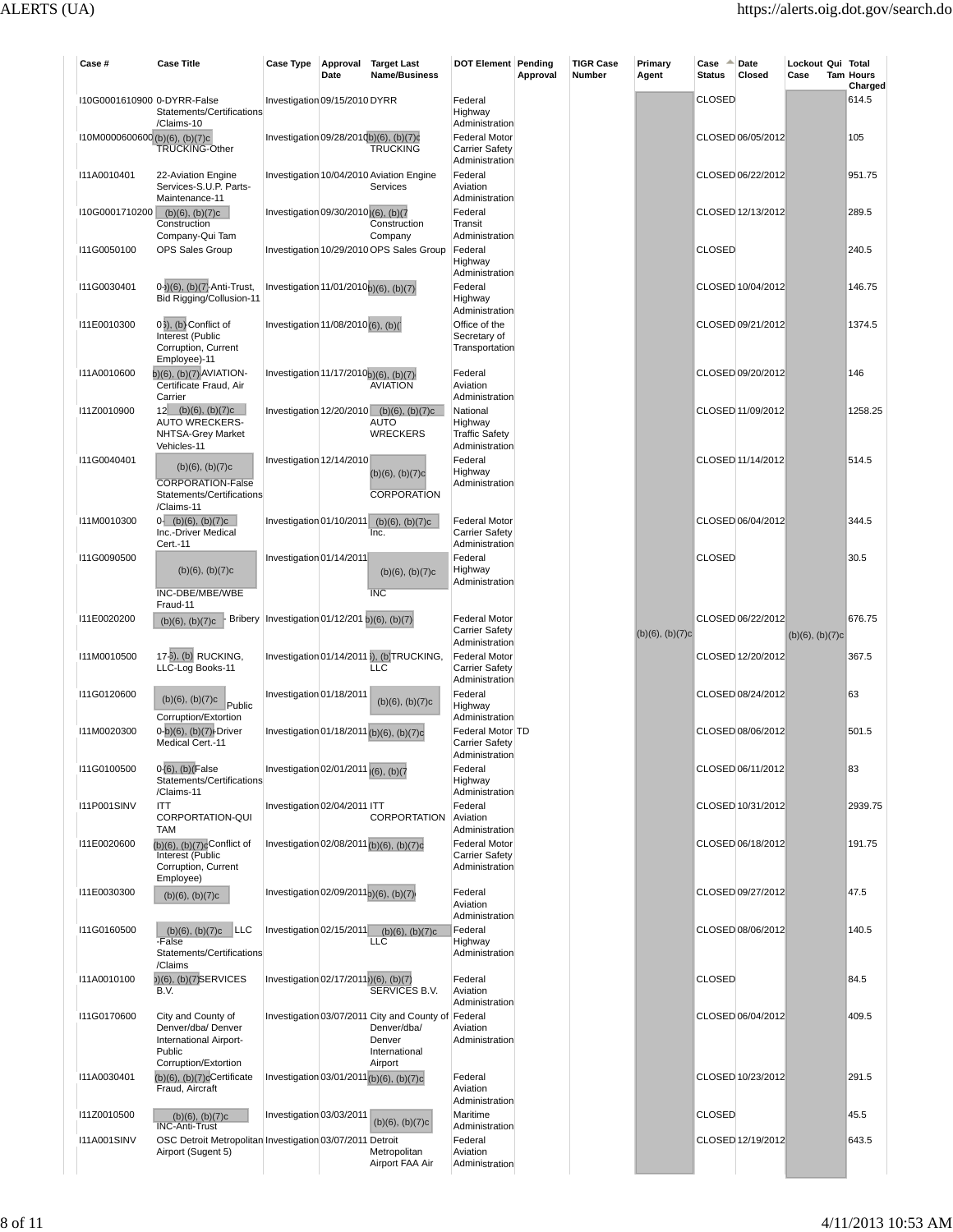| Case #             | <b>Case Title</b>                                                                                                                               | Case Type                              | Approval<br>Date | <b>Target Last</b><br>Name/Business                                                 | <b>DOT Element Pending</b>                                                           | Approval         | <b>TIGR Case</b><br>Number | Primary<br>Agent     | Case<br><b>Status</b> | Date<br>Closed    | Lockout Qui Total<br>Case | Tam Hours<br>Charged |
|--------------------|-------------------------------------------------------------------------------------------------------------------------------------------------|----------------------------------------|------------------|-------------------------------------------------------------------------------------|--------------------------------------------------------------------------------------|------------------|----------------------------|----------------------|-----------------------|-------------------|---------------------------|----------------------|
| <b>I11E002SINV</b> | FHWA-Possible ADA<br>Violations                                                                                                                 | Investigation 03/08/2011 FHWA          |                  | <b>Traffic Control</b>                                                              | Federal<br>Highway                                                                   |                  |                            |                      |                       | CLOSED 10/12/2012 |                           | 29                   |
| I11G0020902        | CITY OF PHOENIX-<br>Public                                                                                                                      | Investigation 03/18/2011 CITY OF       |                  | <b>PHOENIX</b>                                                                      | Administration<br>Federal<br>Transit                                                 |                  |                            |                      |                       | CLOSED 11/13/2012 |                           | 113.5                |
| I11G0190600        | Corruption/Extortion<br>Houston METRO-False<br>Statements/Certifications                                                                        | Investigation 03/22/201 b)(6), (b)(7)d |                  |                                                                                     | Administration<br>Federal<br>Transit                                                 |                  |                            |                      |                       | CLOSED 06/20/2012 |                           | 194                  |
| I11G0070401        | /Claims<br>b)(6), (b)(7) AND SON<br>CONSTRUCTION-False<br>Statements/Certifications                                                             |                                        |                  | Investigation 03/24/2011 <sub>0</sub> )(6), (b)(7)AND<br>SON<br><b>CONSTRUCTION</b> | Administration<br>Federal<br>Highway<br>Administration                               |                  |                            |                      |                       | CLOSED 11/14/2012 |                           | 371.25               |
| I11G0190500        | /Claims<br>(b)(6), (b)(7)c<br><b>DBE/MBE/WBE Fraud</b>                                                                                          |                                        |                  | Investigation 03/24/2011(b)(6), (b)(7)c                                             | Federal<br>Highway<br>Administration                                                 |                  |                            |                      | <b>CLOSED</b>         |                   |                           | 84                   |
| I11A0040401        | $b)(6)$ , $(b)(7)$ Certificate<br>Fraud, Medical                                                                                                |                                        |                  | Investigation 03/25/2011 (b)(6), (b)(7)c                                            | Federal<br>Aviation<br>Administration                                                | <b>MOA</b><br>CU |                            |                      |                       | CLOSED 11/13/2012 |                           | 308.5                |
| I11M0040300        | AAA AMERICAN<br><b>COACH SERVICES-</b><br>Equipment Inspection,<br>Repair, Maintenance                                                          |                                        |                  | Investigation 04/01/2011 AAA AMERICAN<br><b>COACH</b><br><b>SERVICES</b>            | <b>Federal Motor</b><br><b>Carrier Safety</b><br>Administration                      |                  |                            |                      |                       | CLOSED 06/13/2012 |                           | 178                  |
| I11G0200500        | $(b)(6)$ , $(b)(7)c$<br><b>INC.-Prevailing Wage</b><br>Violations                                                                               | Investigation 04/05/2011               |                  | $(b)(6)$ , $(b)(7)c$ INC.                                                           | Federal<br>Highway<br>Administration                                                 |                  |                            |                      | <b>CLOSED</b>         |                   |                           | 48.25                |
| I11A0020100        | $(b)(6)$ , $(b)(7)c$                                                                                                                            | Investigation 04/06/2011b)(6), (b)(7)  |                  |                                                                                     | Federal<br>Aviation<br>Administration                                                |                  |                            |                      |                       | CLOSED 07/27/2012 |                           | 357                  |
| I11M0010400        | $(b)(6)$ , $(b)(7)c$<br><b>Trucking-Log Books</b>                                                                                               |                                        |                  | Investigation 04/04/2011 (b)(6), (b)(7)c<br>Trucking                                | <b>Federal Motor</b><br><b>Carrier Safety</b><br>Administration                      |                  |                            |                      |                       | CLOSED 11/15/2012 |                           | 129.25               |
| I11M0030600        | <b>TRANSPORTES LOS</b><br>LLANOS-Other                                                                                                          |                                        |                  | Investigation 04/05/2011 TRANSPORTES<br><b>LOS LLANOS</b>                           | <b>Federal Motor</b><br><b>Carrier Safety</b><br>Administration                      |                  |                            |                      | <b>CLOSED</b>         |                   |                           | 157.5                |
| I11H0010300        | $(b)(6)$ , $(b)(7)cC$ arriage by<br>Motor Vehicle/Public<br>Highway                                                                             | Investigation 04/11/2011)(6), (b)(7    |                  |                                                                                     | Pipeline and<br>Hazardous<br><b>Materials</b><br>Safety<br>Administration            |                  |                            |                      |                       | CLOSED 07/03/2012 |                           | 176                  |
| I11M0020500        | $(b)(6)$ , $(b)(7)c$ CDL                                                                                                                        |                                        |                  | Investigation 05/26/2011 (b)(6), (b)(7)c                                            | (PHMSA)<br><b>Federal Motor</b><br><b>Carrier Safety</b>                             |                  |                            | $(b)(6)$ , $(b)(7)c$ |                       | CLOSED 06/04/2012 | $(b)(6)$ , $(b)(7)c$      | 207.5                |
| I11G0200600        | $b)(6)$ , $(b)(7$ Public<br>Corruption/Extortion                                                                                                | Investigation 04/13/2011;)(6), (b)(7)  |                  |                                                                                     | Administration<br>Federal<br>Transit                                                 |                  |                            |                      |                       | CLOSED 07/26/2012 |                           | 92.2                 |
| I11E0030200        | $(b)(6)$ , $(b)(7)c$                                                                                                                            |                                        |                  | Investigation 04/22/2011(b)(6), (b)(7)c                                             | Administration<br>Federal<br>Aviation<br>Administration                              |                  |                            |                      |                       | CLOSED 06/19/2012 |                           | 152                  |
| <b>I11E001OIG</b>  | Laptop Thefts                                                                                                                                   |                                        |                  | Investigation 05/06/2011 Not yet identified                                         | <b>OIG</b>                                                                           |                  |                            |                      |                       | CLOSED 07/13/2012 |                           | 0                    |
| I11E0040200        | $(b)(6)$ , $(b)(7)c$                                                                                                                            | Investigation 05/17/2011 b)(6), (b)(7) |                  |                                                                                     | Federal<br>Aviation<br>Administration                                                | TD               |                            |                      |                       | CLOSED 07/31/2012 |                           | 190.5                |
| I11E0010100        | $(b)(6)$ , $(b)(7)c$                                                                                                                            | Investigation 05/18/2011               |                  | $(b)(6)$ , $(b)(7)c$                                                                | <b>Federal Motor</b><br><b>Carrier Safety</b><br>Administration                      |                  |                            |                      |                       | CLOSED 06/22/2012 |                           | 63.75                |
| I11G0070902        | San Bernardino<br>International Airport-<br>Public                                                                                              |                                        |                  | Investigation 05/23/2011 San Bernardino<br>International<br>Airport                 | Federal<br>Aviation<br>Administration                                                |                  |                            |                      |                       | CLOSED 11/13/2012 |                           | 443                  |
| I11E0020100        | Corruption/Extortion<br>$(b)(6)$ , $(b)(7)c$                                                                                                    |                                        |                  | Investigation 05/20/2011 (b)(6), (b)(7)c                                            | <b>Federal Motor</b><br><b>Carrier Safety</b><br>Administration                      |                  |                            |                      |                       | CLOSED 03/07/2013 |                           | 528.5                |
| <b>I11A002SINV</b> | FAA San Juan Center<br>Radar Approach<br>Control-Air Traffic (OSC -                                                                             |                                        |                  | Investigation 05/23/2011 FAA San Juan<br>Center Radar<br>Approach Control           | Federal<br>Aviation<br>Administration                                                |                  |                            |                      |                       | CLOSED 10/12/2012 |                           | 369                  |
| I11G0210600        | 6), (b)<br>$(6)$ , $(b)(7$ Kickbacks                                                                                                            | Investigation 06/03/2011 (6), (b)(7)   |                  |                                                                                     | Federal<br>Highway                                                                   |                  |                            |                      |                       | CLOSED 06/18/2012 |                           | 175.5                |
| I11H0020300        | b)(6), (b)(7)-PHMSA<br><b>Cylinders and Packaging</b>                                                                                           | Investigation 06/03/2011 (6), (b)(7)   |                  |                                                                                     | Administration<br>Pipeline and<br>Hazardous<br>Materials<br>Safety<br>Administration |                  |                            |                      |                       | CLOSED 03/04/2013 |                           | 341.5                |
| I11G0240500        | (6), (b)(COMPANY,<br>INC.-False<br>Statements/Certifications<br>/Claims                                                                         |                                        |                  | Investigation 06/06/2011 (b)(7)c COMPANY,<br>INC.                                   | (PHMSA)<br>Federal<br>Transit<br>Administration                                      |                  |                            |                      | <b>CLOSED</b>         |                   |                           | 50                   |
| <b>I11E005SINV</b> | (b)(6), (b)(7)c (NHTSA   Investigation 06/22/2011 <sub>)(6)</sub> , (b)(7)<br>Employee) - Ethics<br>Violations and Time and<br>Attendance Fraud |                                        |                  |                                                                                     | National<br>Highway<br><b>Traffic Safety</b><br>Administration                       |                  |                            |                      |                       | CLOSED 06/18/2012 |                           | 614.75               |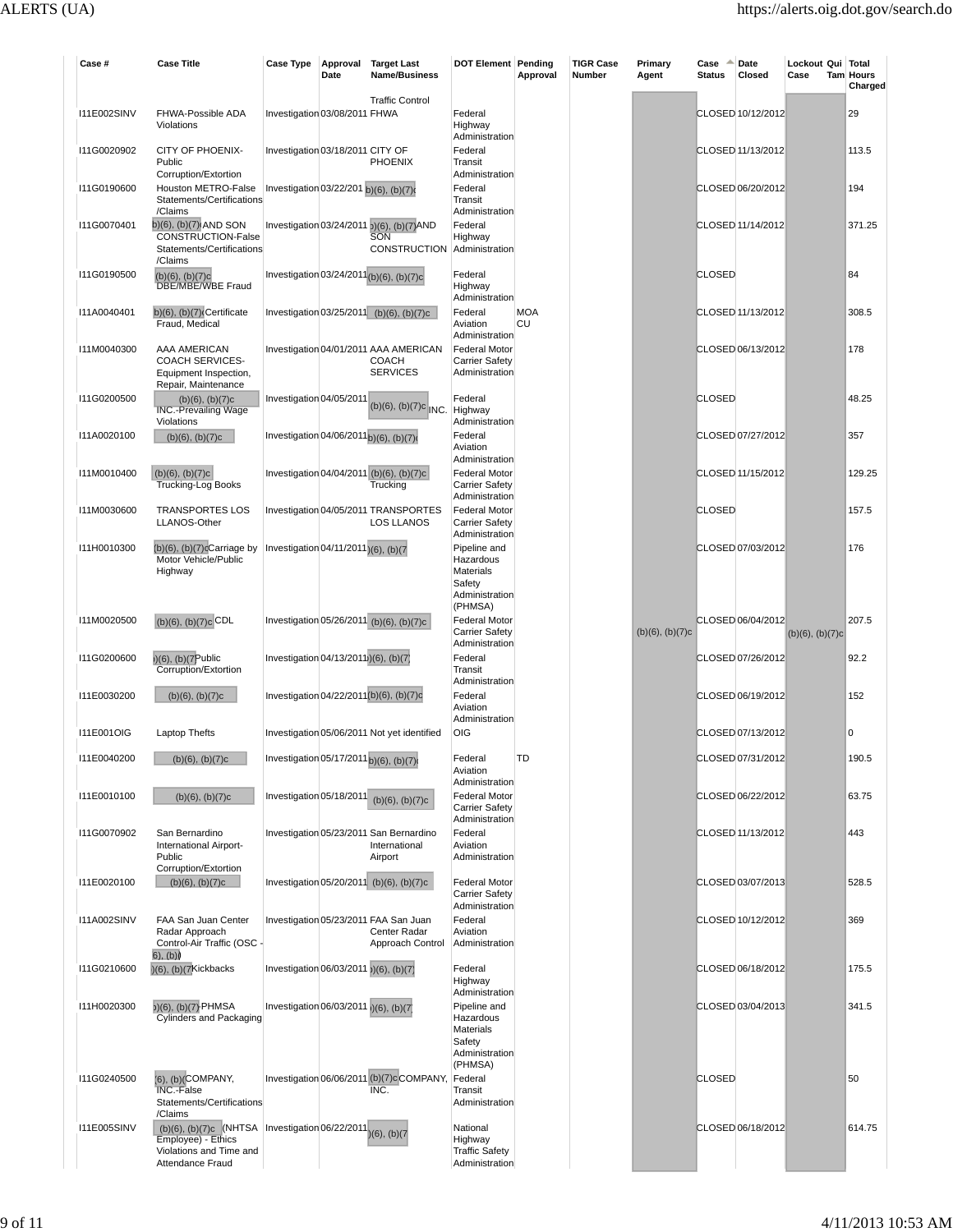| Case #             | <b>Case Title</b>                                                                                                                 | Case Type                                          | Date | Approval Target Last<br>Name/Business                                                                                      | <b>DOT Element Pending</b>                                                        | Approval   | <b>TIGR Case</b><br>Number | Primary<br>Agent | ∸<br>Case<br><b>Status</b> | Date<br>Closed    | Lockout Qui Total<br>Case                               | <b>Tam Hours</b><br>Charged |
|--------------------|-----------------------------------------------------------------------------------------------------------------------------------|----------------------------------------------------|------|----------------------------------------------------------------------------------------------------------------------------|-----------------------------------------------------------------------------------|------------|----------------------------|------------------|----------------------------|-------------------|---------------------------------------------------------|-----------------------------|
| I11Z0020500        | b) $(6)$ , $(b)(7)$<br>CONTRACTING-Other                                                                                          | Investigation 07/26/2011b)(6), (b)(7)              |      | <b>CONTRACTING</b>                                                                                                         | Federal<br>Highway<br>Administration                                              |            |                            |                  |                            | CLOSED 09/24/2012 |                                                         | 216.75                      |
| <b>I11A004SINV</b> | DELTA AIRLINES CMO<br>-FAA failure to ensure<br>AD compliance<br>(OSC <sub>1</sub> (6), (b)(7))                                   |                                                    |      | Investigation 08/08/2011 DELTA AIRLINES<br><b>FAA</b><br><b>CERTIFICATE</b><br>MANAGEMENT                                  | Federal<br>Aviation<br>Administration                                             |            |                            |                  |                            | CLOSED 12/19/2012 |                                                         | 449                         |
| I11A0020300        | $(b)(6)$ , $(b)(7)c$<br>III-Certificate Fraud,                                                                                    | Investigation 08/10/2011                           |      | <b>OFFICE</b><br>$(b)(6)$ , $(b)(7)c$                                                                                      | Federal<br>Aviation                                                               | <b>MOA</b> |                            |                  |                            | CLOSED 07/03/2012 |                                                         | 53                          |
| I11A0030300        | Airmen<br>b)(6), (b)(7) Falsification of Investigation 08/11/2011 (b)(6), (b)(7)c<br>FAA Orders or other                          |                                                    |      |                                                                                                                            | Administration<br>Federal<br>Aviation                                             |            |                            |                  |                            | CLOSED 09/26/2012 |                                                         | 109                         |
| I11M0060600        | documents<br>$(b)(6)$ , $(b)(7)c$ Other                                                                                           |                                                    |      | Investigation 08/23/2011(b)(6), (b)(7)c                                                                                    | Administration<br><b>Federal Motor</b><br><b>Carrier Safety</b>                   |            |                            |                  |                            | CLOSED 08/13/2012 |                                                         | 349                         |
| I11E0080600        | $b)(6)$ , $(b)(7)$ c Abuse of<br>Authority                                                                                        |                                                    |      | Investigation 08/30/2011(b)(6), (b)(7)c                                                                                    | Administration<br>Federal<br>Aviation                                             |            |                            |                  |                            | CLOSED 07/16/2012 |                                                         | 301                         |
| I11A0020500        | $(6)$ , $(b)(7$ Certificate<br>Fraud, Airmen                                                                                      | Investigation 09/19/2011b)(6), (b)(7)              |      |                                                                                                                            | Administration<br>Federal<br>Aviation                                             |            |                            |                  |                            | CLOSED 10/16/2012 |                                                         | 128.5                       |
| I11E010SINV        | (6), (b)(7 wire tap                                                                                                               | Investigation 09/22/2011b)(6), (b)(7)              |      |                                                                                                                            | Administration<br><b>Federal Motor</b><br><b>Carrier Safety</b><br>Administration |            |                            |                  |                            | CLOSED 10/01/2012 |                                                         | 532.5                       |
| I12G0010500        | 3), (b)&<br>SONS-DBE/MBE/WBE<br>Fraud                                                                                             |                                                    |      | Investigation 10/05/2011 <sub>5</sub> ), (b) SONS                                                                          | Federal<br>Highway<br>Administration                                              |            |                            |                  |                            | CLOSED 09/07/2012 |                                                         | 62.5                        |
| I12Z0010600        | $(b)(6)$ , $(b)(7)c$                                                                                                              | Investigation 10/04/2011                           |      | $(b)(6)$ , $(b)(7)c$                                                                                                       | Federal<br>Highway<br>Administration                                              |            |                            |                  |                            | CLOSED 07/03/2012 |                                                         | 319                         |
| <b>I12E002SINV</b> | (6), (b)(7)ARRA<br>Whistleblower Reprisal                                                                                         |                                                    |      | Investigation 10/06/2011 (b)(6), (b)(7)c<br>CONCRETE                                                                       | Federal<br>Aviation<br>Administration                                             |            |                            |                  | <b>CLOSED</b>              |                   |                                                         | 336.25                      |
| I12W0030500        | (6), (b)(MOVERS AND<br>STORAGE-Household<br>Goods/Moving<br>Companies                                                             |                                                    |      | Investigation 10/21/2011(6), (b)(MOVERS<br><b>AND STORAGE</b>                                                              | <b>Federal Motor</b><br><b>Carrier Safety</b><br>Administration                   |            |                            |                  |                            | CLOSED 12/20/2012 |                                                         | 68.5                        |
| I12P0010100        | 8<br>$(b)(6)$ , $(b)(7)c$<br>Sons, Inc.                                                                                           | Investigation 10/24/2011)(6), (b)(7)               |      |                                                                                                                            | Federal<br>Highway<br>Administration                                              |            |                            |                  | <b>CLOSED</b>              |                   |                                                         | 34.5                        |
| I12A0010300        | $b)(6)$ , $(b)(7)$ c-Certificate<br>Fraud, Airmen                                                                                 |                                                    |      | Investigation 10/26/2011(b)(6), (b)(7)c                                                                                    | Federal<br>Aviation<br>Administration                                             |            |                            |                  |                            |                   | (b)(6), (b)(7)c CLOSED 06/04/2012 (b)(6), (b)(7)c 227.5 |                             |
| I12W0010300        | $(b)(6)$ , $(b)(7)c$<br>MOVING-Household<br>Goods/Moving<br>Companies                                                             | Investigation 11/03/2011                           |      | $(b)(6)$ , $(b)(7)c$<br><b>MOVING</b>                                                                                      | <b>Federal Motor</b><br><b>Carrier Safety</b><br>Administration                   |            |                            |                  |                            | CLOSED 12/12/2012 |                                                         | 455.5                       |
| I12A0010500        | $(b)(6)$ , $(b)(7)c$ -Airman's<br>Log                                                                                             |                                                    |      | Investigation 11/08/2011 (b)(6), (b)(7)c                                                                                   | Federal<br>Aviation<br>Administration                                             |            |                            |                  |                            | CLOSED 09/26/2012 |                                                         | 280.5                       |
| I12M0010500        | b)(6). (b)(7)(CDL                                                                                                                 | Investigation 11/07/2011 <sub>2</sub> )(6), (b)(7) |      |                                                                                                                            | <b>Federal Motor</b><br><b>Carrier Safety</b><br>Administration                   |            |                            |                  | <b>CLOSED</b>              |                   |                                                         | 33                          |
| I12E0010100        | <b>VNTSC Transit Benefit</b><br>Fraud                                                                                             |                                                    |      | Investigation 11/23/2011 (b)(6), (b)(7)c                                                                                   | Research and<br>Innovative<br>Technologies<br>Administration<br>(RITA)            |            |                            |                  |                            | CLOSED 11/20/2012 |                                                         | 167                         |
| I12E0010600        | <b>UNKNOWN-</b><br>Assault/Threat                                                                                                 |                                                    |      | Investigation 11/30/2011 UNKNOWN                                                                                           | Federal<br>Aviation<br>Administration                                             |            |                            |                  |                            | CLOSED 07/05/2012 |                                                         | 135.25                      |
| I12E0020600        | <b>RESEARCH AND</b><br><b>INNOVATIVE</b><br><b>TECHNOLOGY</b><br><b>ADMINISTRATION</b><br>(RITA)-Ethics Violation<br>(Misconduct) |                                                    |      | Investigation 12/02/2011 RESEARCH AND<br><b>INNOVATIVE</b><br><b>TECHNOLOGY</b><br>ADMINISTRATION Administration<br>(RITA) | Research and<br>Innovative<br>Technologies<br>(RITA)                              |            |                            |                  |                            | CLOSED 07/23/2012 |                                                         | 285.4                       |
| I12A0010202        | $(b)(6)$ , $(b)(7)c$<br><b>CENTER-Airman's Log</b>                                                                                |                                                    |      | Investigation 12/05/2011 (b)(6), (b)(7)c<br><b>CENTER</b>                                                                  | Federal<br>Aviation<br>Administration                                             |            |                            |                  |                            | CLOSED 11/21/2012 |                                                         | 409                         |
| <b>I12E004SINV</b> | PHMSA, Office of<br><b>Cylinder Approvals</b><br>-Ethics Violation<br>(Misconduct)                                                |                                                    |      | Investigation 12/19/2011 PHMSA, Office of<br>Cylinder Approvals Hazardous                                                  | Pipeline and<br>Materials<br>Safety<br>Administration<br>(PHMSA)                  |            |                            |                  |                            | CLOSED 06/14/2012 |                                                         | 53.75                       |
| 112Z001SINV        | (6), (b)( $\overline{i}$ CENTECH<br><b>GROUP ARRA</b><br>Whistleblower                                                            | Investigation 12/21/2011 CENTECH                   |      | <b>GROUP</b>                                                                                                               | National<br>Highway<br><b>Traffic Safety</b><br>Administration                    |            |                            |                  |                            | CLOSED 10/29/2012 |                                                         | 525                         |
| I12A0020903        | b)(6), (b)(7)Certificate<br>Fraud, Airmen                                                                                         |                                                    |      | Investigation 12/22/2011 (b)(6), (b)(7)c                                                                                   | Federal<br>Aviation<br>Administration                                             |            |                            |                  |                            | CLOSED 06/27/2012 |                                                         | 182                         |